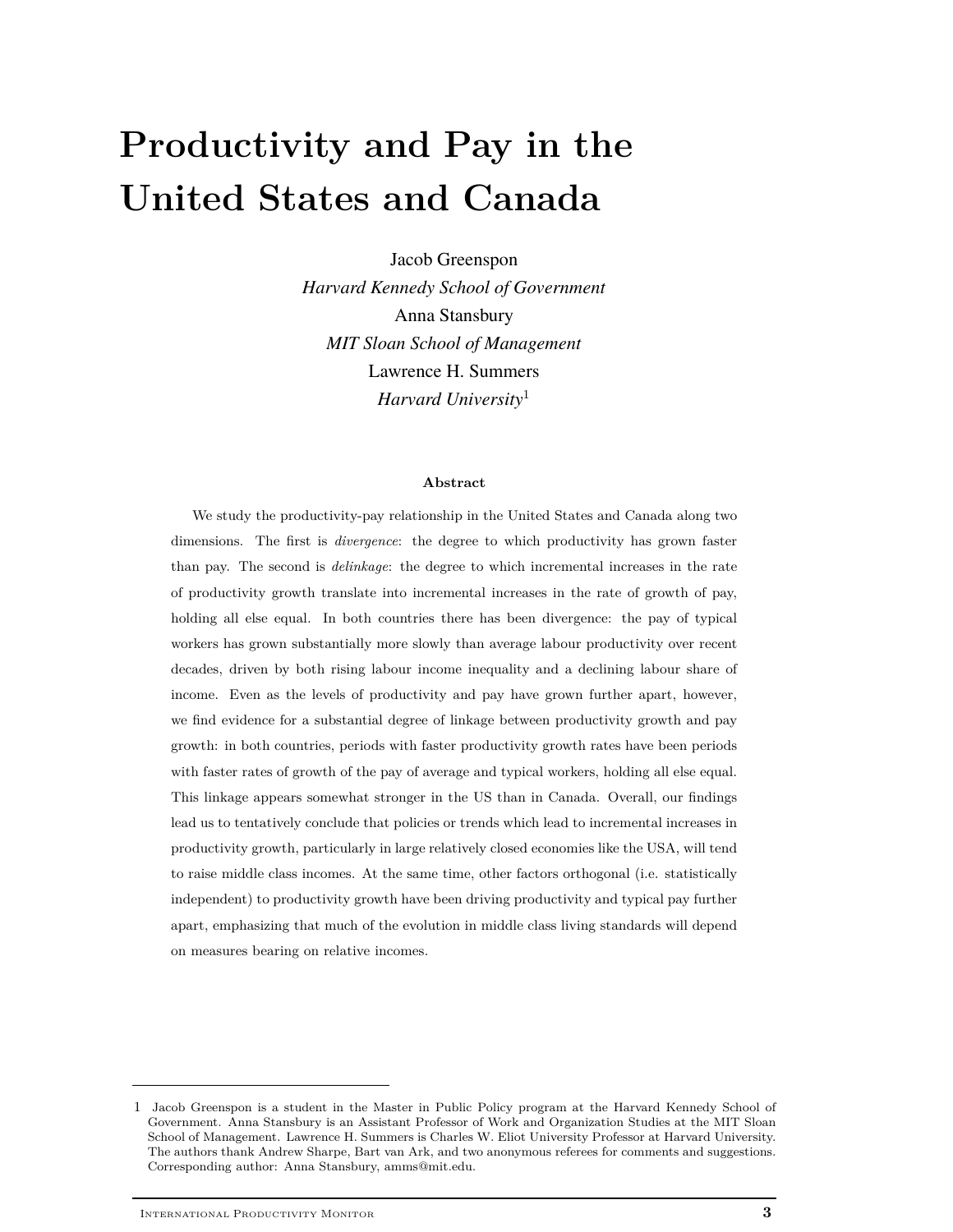# **Introduction and Conceptual Framework: Divergence and Delinkage**

Economic theory predicts that workers in aggregate should receive higher compensation as the value of what they are able to produce increases (assuming their supply is not perfectly elastic). The growing gap between labour productivity and the pay of typical workers in the United States since the early 1970s has therefore been the subject of much attention. In Canada, there has been similar focus on a growing gap between productivity and pay in recent decades. If productivity has been growing fast, yet pay of typical workers has been growing slowly, this raises the question: does productivity growth benefit typical workers by raising their pay?

Stansbury and Summers (2019) approached this question for the United States, finding that despite the growing gap between productivity and typical pay over 1948-2016, incremental increases in the rate of productivity growth appeared to translate close to one-for-one into incremental increases in the rate of growth of pay of typical workers. This result suggests that there is still transmission from productivity growth to pay growth – implying that faster productivity growth would all else equal benefit typical workers by raising their pay – but that other factors not related to productivity growth have been suppressing pay over recent decades even as productivity has been acting to raise it.

Has this relationship held for Canada as well? How does Canada's productivity-pay relationship compare to that of the United States? And what can this comparison tell us about the productivity-pay link in general? We tackle these questions in this article, emphasizing two dimensions of the relationship between productivity and pay, which we call divergence and delinkage.

We use divergence to refer to a growing gap between productivity and pay in levels: to the extent that productivity has grown faster than pay over time, the two series have diverged over the period.<sup>2</sup> As documented by Williams (2021) and Sharpe and Ashwell (2021) in Canada, and Bivens and Mishel (2015, 2021) among others in the United States, there has been divergence in both countries between labour productivity and the pay of both the average worker and typical workers. In this article we compare the degree of divergence across the two countries along different metrics and time periods.

We use *delinkage* to refer to the relationship between the growth rates of productivity and pay, holding all else equal. At one extreme, if a one percentage point higher growth rate in productivity is associated with a one percentage point higher growth rate in pay, all else equal, we consider the two series to be linked: it suggests that an incrementally higher rate of productivity growth will lead to an incrementally higher rate of pay growth. At the other extreme, if a one percentage point lower growth rate in

<sup>2</sup> Labour productivity will always be higher than pay if returns to other factors of production are non-zero. By divergence, we refer to an increase in the gap between productivity and pay over time. The degree of divergence can be visualized by indexing both productivity and pay to 100 in a given year, and charting the extent to which the two series diverge over time.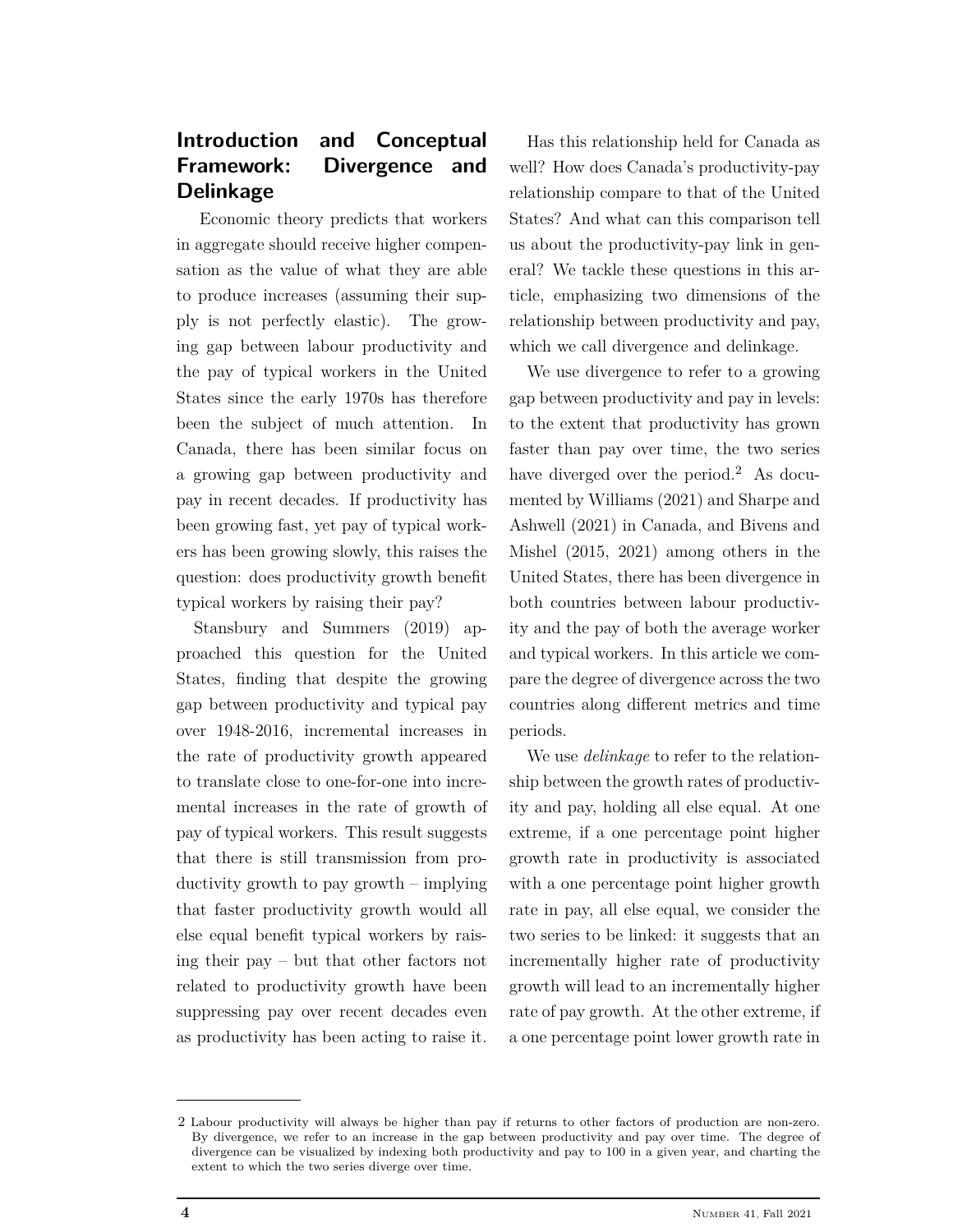productivity is associated with no change in pay all else equal, we consider the two series to be delinked: it suggests that an incrementally higher or lower rate of productivity growth will have no effect on the rate of growth of pay.

In Stansbury and Summers (2019), we showed that despite divergence in levels between productivity and median pay in the United States, there was still substantial linkage in the growth rates of the series. This suggested that incremental increases in aggregate productivity growth could be expected to translate close to one-for-one into increases in typical pay, holding all else equal. In this article we update our analysis for the United States and examine the degree of linkage or delinkage in Canada.

Why does the degree of linkage or delinkage, as measured through annual changes, matter? If two series – like productivity and pay – have diverged, studying the degree of linkage or delinkage helps us diagnose why this has happened. On one extreme is complete delinkage: something may be blocking the transmission mechanism from productivity to pay, so that an incremental increase in productivity growth does not translate into an incremental increase in pay growth. Indeed, the factor causing increased productivity growth may itself be acting to suppress workers' pay – for example, a technological change which increases productivity but leads to the substitution of labour for capital.<sup>3</sup> On the other extreme is *complete linkage*: an incremental increase in

productivity growth translates one-for-one into a boost to workers' pay growth, all else equal – suggesting that the transmission mechanism from productivity to pay is functioning, but that at the same time other factors orthogonal (i.e. statistically independent) to productivity growth are suppressing pay and therefore responsible for the rising productivity-pay gap. Understanding the degree of linkage in the productivity-pay relationship can therefore shed light on the degree to which incremental productivity growth helps boost workers' pay.

The concept can be illustrated by a simple metaphor: water in a bucket. Think of pay as the level of water in a bucket. Think of water running into the bucket from a hose as productivity growth. Over the last forty years, the faucet has been running – productivity has been growing – but the level of water in the bucket has barely risen. Why might this be? It is possible that the hose is broken and is leaking water somewhere between the faucet to the bucket: the transmission mechanism from productivity to pay is broken (*delinkage*). Or, it is possible that there is a hole in the bucket: even as the water flowing from the hose is increasing the water level in the bucket, water is draining from the hole at the bottom of the bucket, meaning that on net the water level does not rise (*linkage*). This has implications for what we expect to happen if we increase the water pressure at the faucet. If there is a hole in the hose, this may not make any difference: more water

<sup>3</sup> For example, capital-augmenting technological change with an elasticity of substitution between labour and capital of greater than 1, or labour-augmenting technological change with an elasticity of substitution between labour and capital of less than 1 (Lawrence, 2015).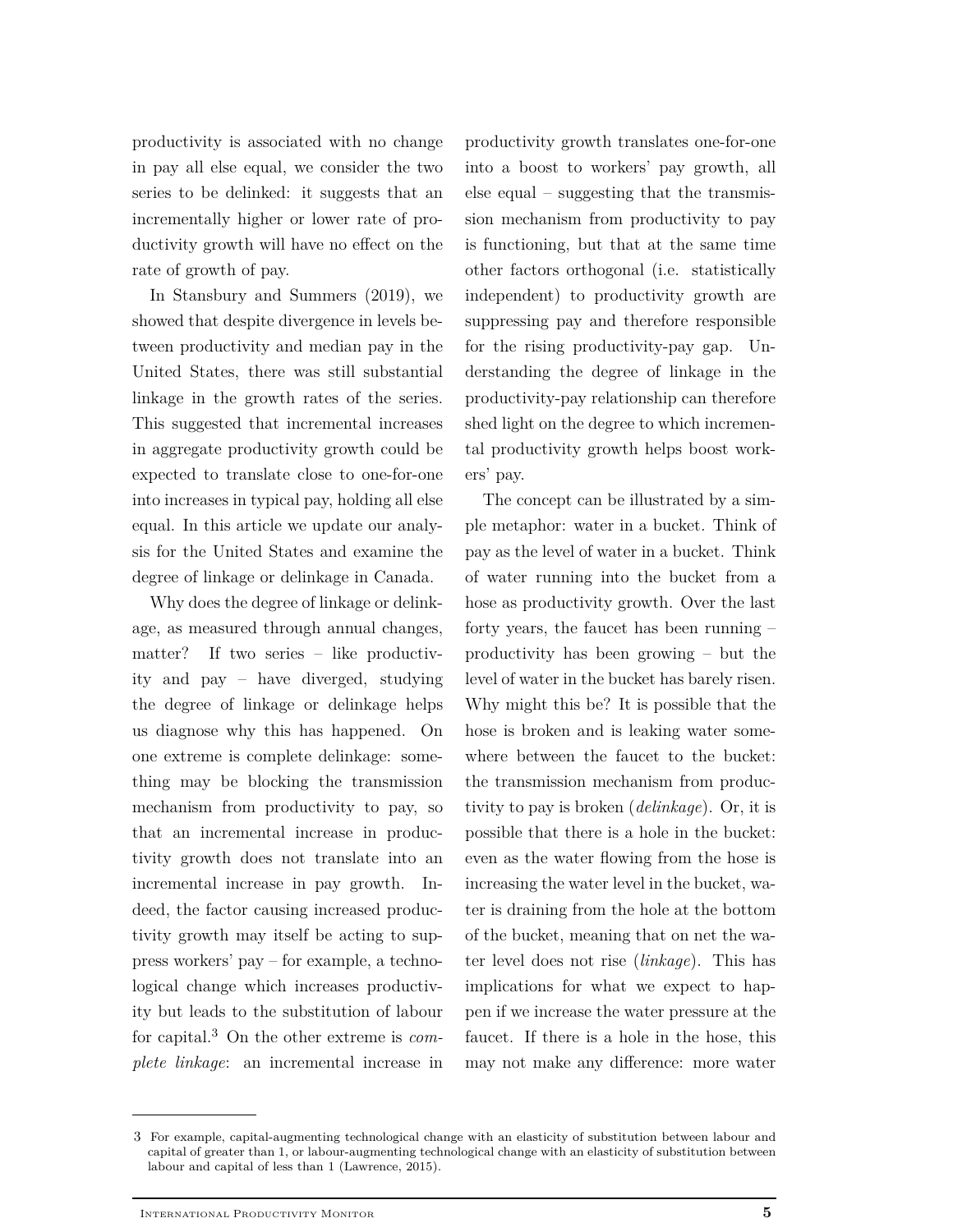flowing into the hose will not affect the water level in the bucket. However, if there is instead a hole in the bottom of the bucket, increasing the rate of inflow of water into the bucket will indeed make a difference – it will slow the rate of draining of the bucket, and may even increase the water level on net.

As this metaphor illustrates, understanding the degree of linkage or delinkage between productivity and the pay of typical workers is therefore of considerable policy significance. Much of traditional economic policy discussion is directed at accelerating productivity growth, whether through promoting investment, technological progress or better functioning markets. If the delinkage hypothesis holds, then success or failure on these dimensions will have little impact on middle class well-being: an incrementally higher rate of productivity growth will not be expected to feed through into pay growth for typical workers, and the benefits instead will be reaped by others. Success in raising middle class incomes will depend *entirely* on distributional measures. In contrast if, despite divergence between productivity and middle-class pay, there is still linkage between the two, then it is still the case that increased productivity growth should be expected to increase the pay of typical workers – an incrementally higher rate of productivity growth will exert upward pressure on typical workers' pay, and so a rising tide can be expected to lifts all boats to some extent – even as there may at the same time be other variables reducing the relative growth in incomes of the lower or middle parts of the distribution (like the declining bargaining power of workers, or the increase in globalization).

Similarly, these conclusions can help us understand the dynamics of the past. Counterfactually, if there had been slower growth in productivity over recent decades, what would have happened to typical workers' pay? Under the delinkage hypothesis, it would have made little difference to the rate of growth of typical pay (which was relatively slow in real terms over recent decades in both Canada and the United States). Under the linkage hypothesis, typical workers' wage growth may have already been slow for other reasons (like declining worker bargaining power), and so slower productivity growth would have meant even slower (or perhaps even negative) real wage growth for typical workers over the period.

We begin our analysis in section 2, examining the degree of divergence between productivity and compensation in the United States and Canada since 1961. We ask the question "To what extent has productivity grown faster than average pay, or than the pay of typical workers?". We use two measures to proxy for the pay of typical workers in each country. For the United States, we use the average compensation of production and nonsupervisory workers, as well as median hourly compensation (available only since 1973). For Canada, we use a new measure we have constructed reflecting average hourly compensation of hourly-paid workers in five sectors for which historical time series data is available: manufacturing, mining, construction, laundries, and hotels and restaurants; since 1976, we also use an estimate of median hourly compen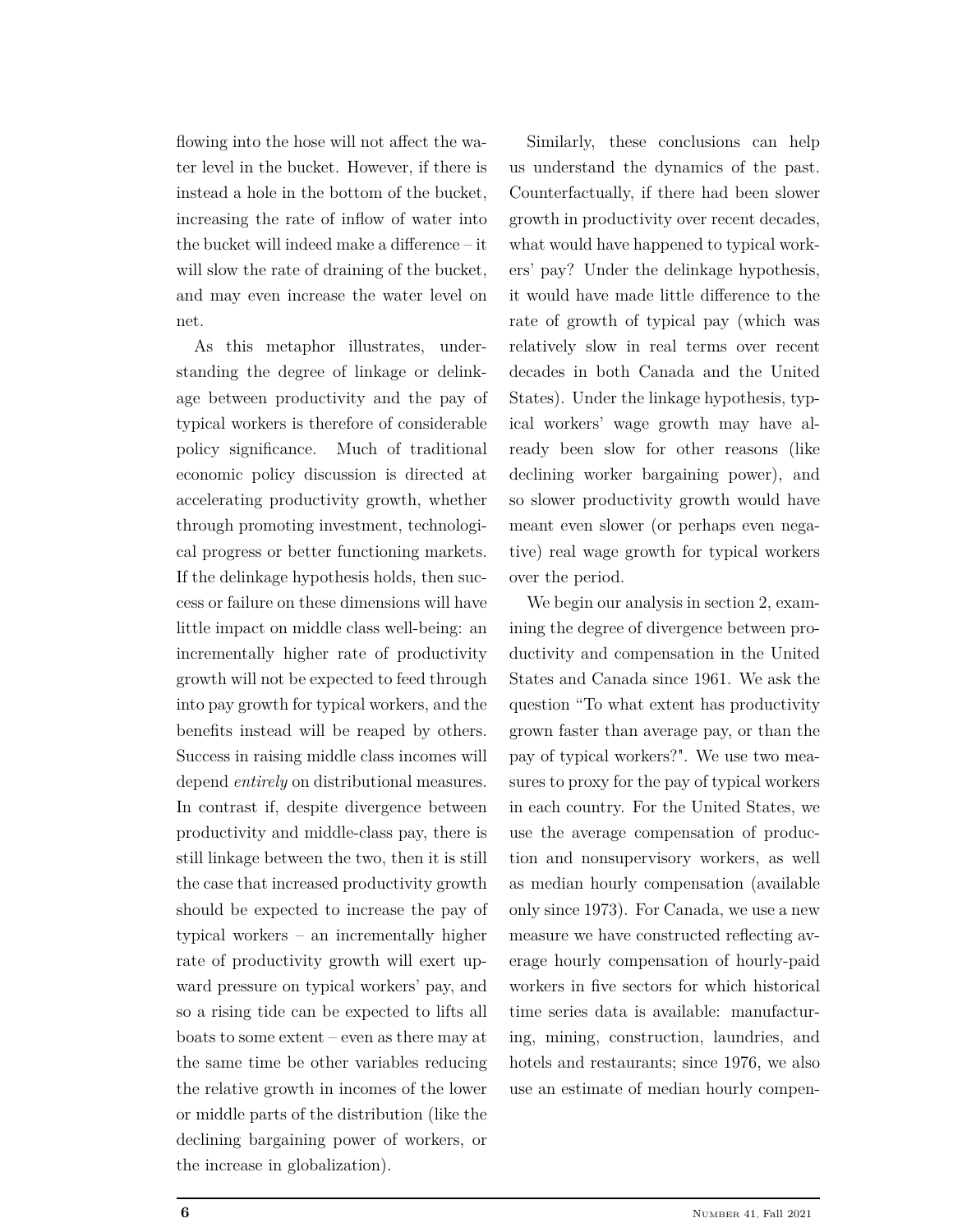sation.<sup>4</sup>

In both countries, the last four to five decades have seen substantial divergence in the growth paths of labour productivity and the pay of typical workers: labour productivity has grown much faster than real compensation for typical workers. This divergence can be thought of in terms of three wedges (as illustrated by Bivens and Mishel 2015): (i) a decline in the labour share of income (faster growth in labour productivity than average compensation, deflated by the same price deflator), (ii) a rise in inequality in (pre-tax and transfer) labour incomes caused by faster growth in average compensation than the compensation of typical workers, and (iii) a decline in labour's terms of trade (faster growth in consumer than producer price deflators).

These three trends have played out somewhat differently in the two countries. In both countries, a declining labour share of income has generated increasing divergence between labour productivity and average compensation. In both countries, market labour income inequality has also risen over the period we study, generating increasing divergence between average labour productivity and the real compensation of typical workers – but this trend has been much more pronounced in the United States. Trends in relative price deflators have differed across the two countries and time periods. On net, since labour productivity growth has been much faster in the United States than in Canada – particularly since 1976 – average compensation has also grown much faster in the

United States than in Canada even though the US labour share has fallen. But since labour income inequality as measured by the mean-median ratio has risen so much faster in the United States than in Canada, the growth in real median compensation has been about the same in both countries despite the much faster growth in productivity in the United States.

In section 3, we examine the degree of linkage or delinkage between hourly labour productivity and measures of average and typical worker compensation in the United States and Canada since 1961 – asking the question "To what extent does an incremental increase in productivity growth translate into an incremental increase in compensation growth, all else equal?".

In the United States, we find relatively strong linkage between productivity and pay, both for average compensation and our measures of typical workers' compensation (updating the evidence in Stansbury and Summers 2019). In regressions of the three-year moving average of the change in log compensation on the change in log productivity, controlling for unemployment, we find that over recent decades a one percentage point increase in the rate of productivity growth in the United States has been associated with 0.6-0.8 percentage points faster average compensation growth, 0.5-0.7 percentage points faster median compensation growth, and 0.3-0.9 percentage points faster growth in the compensation of production and nonsupervi-

<sup>4</sup> 1976 is the first year for which median pay data for Canada are available.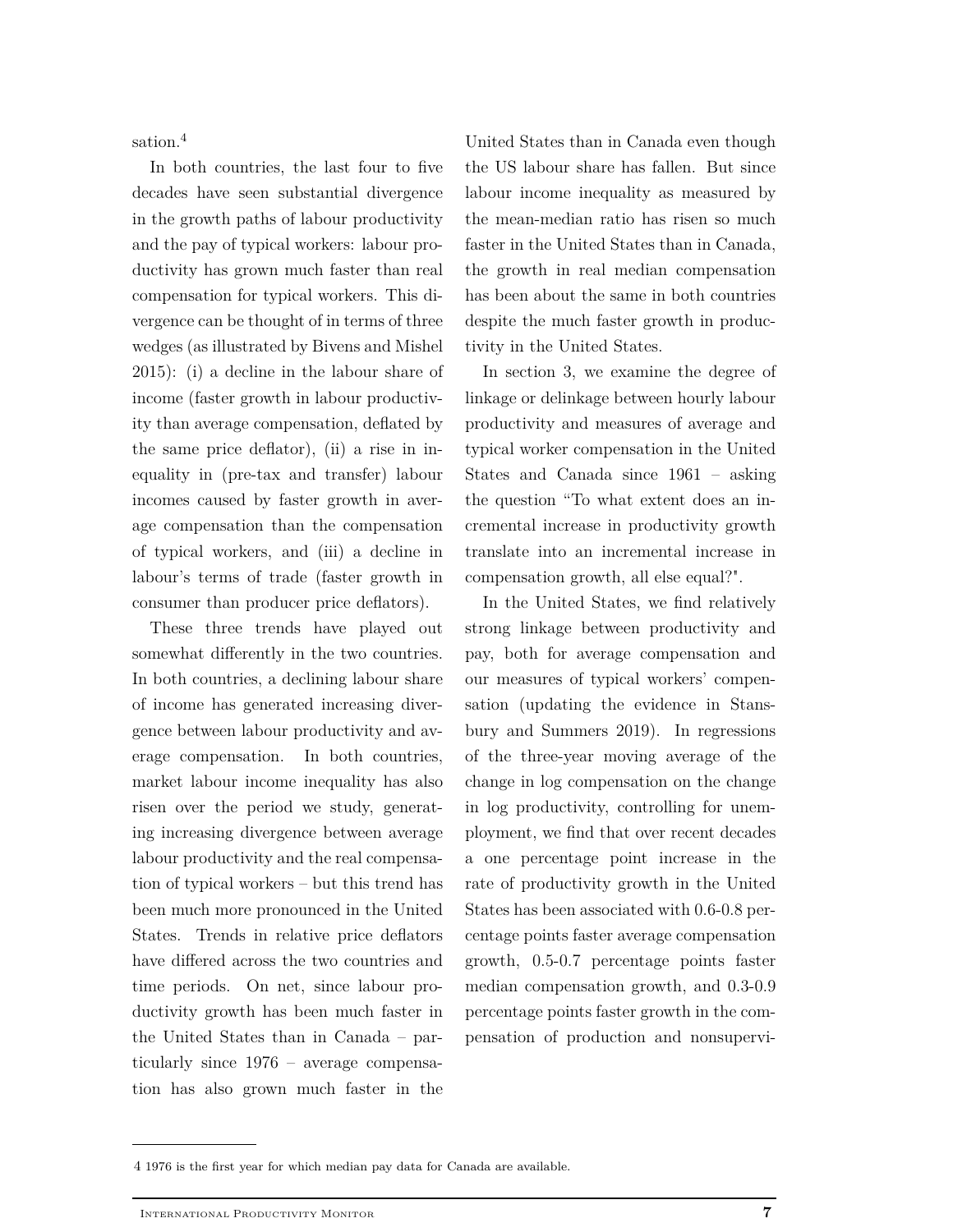sory workers.<sup>5</sup>

In Canada, we find moderate linkage between productivity and average compensation: a one percentage point increase in productivity growth has been associated all else equal with 0.3-0.7 percentage points higher average compensation growth (with coefficients in later decades not statistically significantly different from zero). We find strong evidence of linkage between productivity and typical compensation as proxied by hourly-rated workers in five sectors over 1961-2019, but estimates for more recent periods are too noisy to rule out either of our extreme cases of strong linkage (one-for -one translation from productivity to pay) or strong delinkage (no translation of productivity to pay). <sup>6</sup> We find no evidence of linkage between productivity and median compensation, but large standard errors and measurement error concerns in the median hourly compensation series suggest that this result should be interpreted with substantial caution.

Why does there seem to be a weaker link between pay and productivity in Canada than in the United States? In section 4, we explore possible explanations. One possibility is that Canada is a smaller, more internationally open economy than the United States. The smaller and more open the economy, the greater the degree to which productivity and real compensation may be determined abroad rather than domestically – and the less, therefore, one might expect researchers to be able to detect a process where productivity increases translate into increases in real compensation. We present evidence consistent with this hypothesis: coefficient estimates on regressions of average compensation on productivity in US regions – which are similar in GDP and population to Canada, and could be considered small open economies – are substantially lower than for the United States as a nation, and similar in magnitude to the estimates for Canada. A second possibility is that there is more meaningful high frequency variation in productivity in the United States than in Canada, but we do not find substantial evidence to support this.

Finally, in section 5 we conclude, discussing other possible drivers of the US-Canada differences and implications for policy.

# **To What Extent Have Productivity and Pay Diverged?**

Several studies have explored the divergence between productivity and pay in both Canada and the United States, with conclusions dependent in large part on measurement choices, especially regarding the output measure used for productivity. Williams (2021) provides an overview for Canada of measures and data sources, the recent literature, and an analysis of trends. Bivens and Mishel (2015, 2021) and Stansbury and Summers (2019) are among the

<sup>5</sup> Coefficients depend on the time period considered (1948-2019 or 1973-2019), the price deflator used for the compensation series, and the moving average length. All coefficients were strongly significantly different from zero and many coefficients were not significantly different from one.

<sup>6</sup> In addition, breakpoint tests indicate a structural break in the relationship between productivity and this five-sector measure of typical pay around 1997 or 2000.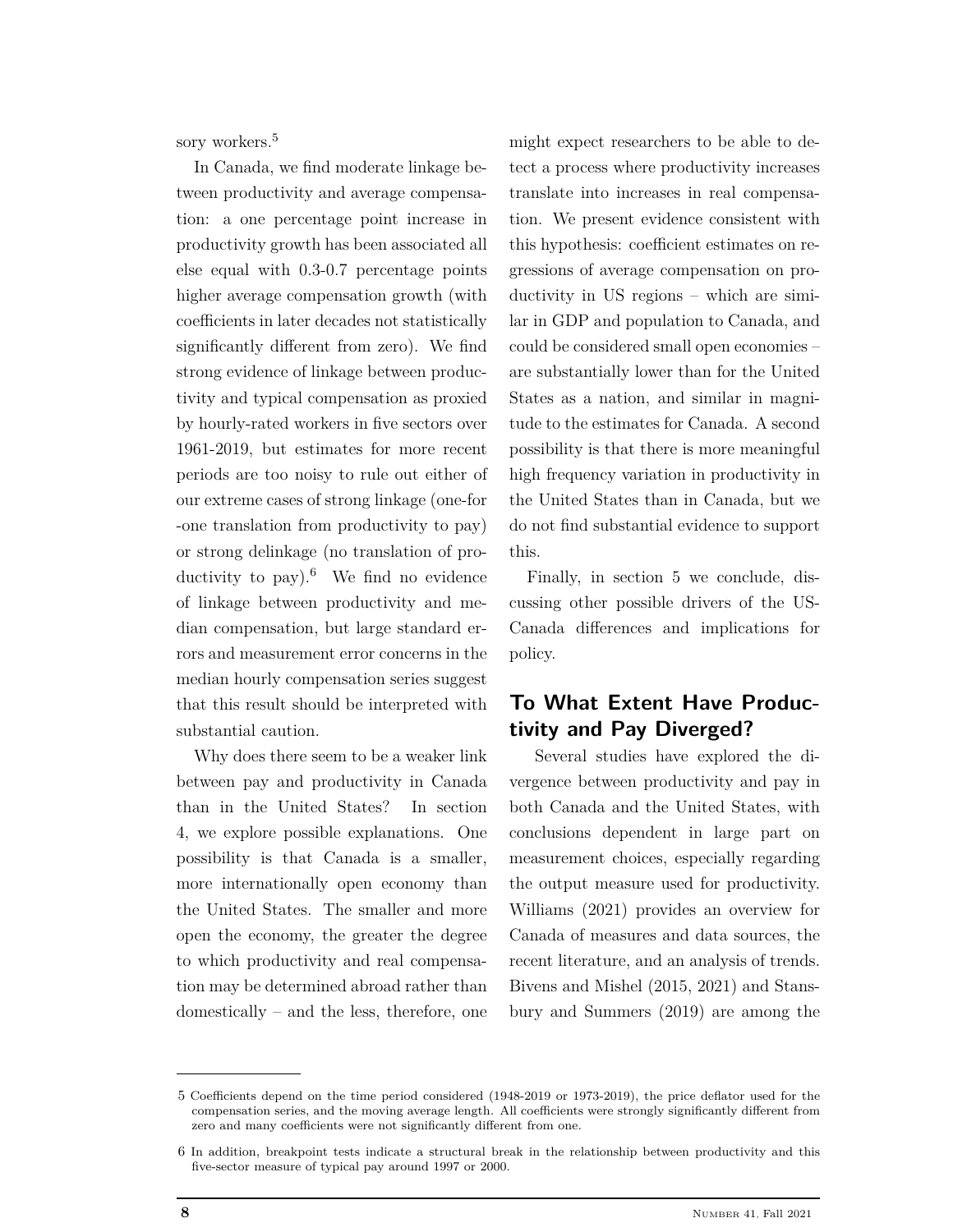papers on the United States which document the divergence between productivity and pay, and examine the role of measurement choices for depreciation, price deflators, and productivity and compensation series. In this section we describe the measures used in our analysis and compare key trends in the US and Canada in light of previous research.

### **Data**

Data for the measures used in this analysis are carefully constructed from a variety of sources, which are provided in the appendix (available online at [http://www.csls.ca/IPM])

The main measure of labour productivity is total economy output per hour worked, where output is net of depreciation. This better reflects the production output available for labour compensation than a productivity measure based on gross domestic product, especially when the capital depreciation rate is increasing (as it has in both Canada and the United States since the mid  $1970s$ .<sup>7</sup> In both countries, this total economy productivity measure is a conservative estimate of productivity growth: changes in output in the government and non-profit sectors are generally calculated from changes in inputs, due to challenges quantifying public sector output that is not priced, which implicitly assumes

zero productivity growth ( BEA, 2018). If we assumed instead that there was positive productivity growth in the government and non-profit sectors, we would find an even larger divergence between productivity and pay (due to a faster growth rate for the former).

We explore the divergence of productivity from compensation by looking at four measures of compensation for each country:

### **Average hourly compensation of all workers**

This measure, used in our baseline analyses, reflects average hourly compensation of all employed persons in the total economy.<sup>8</sup> For Canada we construct this measure from total compensation divided by total hours worked (obtained from Statistics Canada). For the United States we use the average hourly compensation of all employed persons (obtained from the BLS total economy productivity data set). Note that since it is difficult to determine whether the income of self-employed workers is considered to be compensating labour or capital, our measure of average hourly compensation for both the United States and Canada includes an imputed measure of compensation for the self-employed based on wages of similar employee work-

<sup>7</sup> Unlike in Williams (2021), our productivity measure does not exclude taxes less subsidies in order to be consistent with US data. In addition, a decrease in tax rates leads to an apparent increase in productivity (which can significantly affect the year-to-year changes which are the focus of our study).

<sup>8</sup> The long-term total compensation and hours worked series were calculated from combining 1961-1997 data with 1997-2019 data (see on-line Appendix for details). One caveat is that the publicly-available 1961-1997 data (from Statistics Canada Table 36-10-0303-01, the same table that Uguccioni (2016) use to construct 1976-1997 data) was last revised in 2007 and is no longer in use. Williams (2021) instead uses historical data provided by Statistics Canada on special request that differs slightly (comparison available upon request).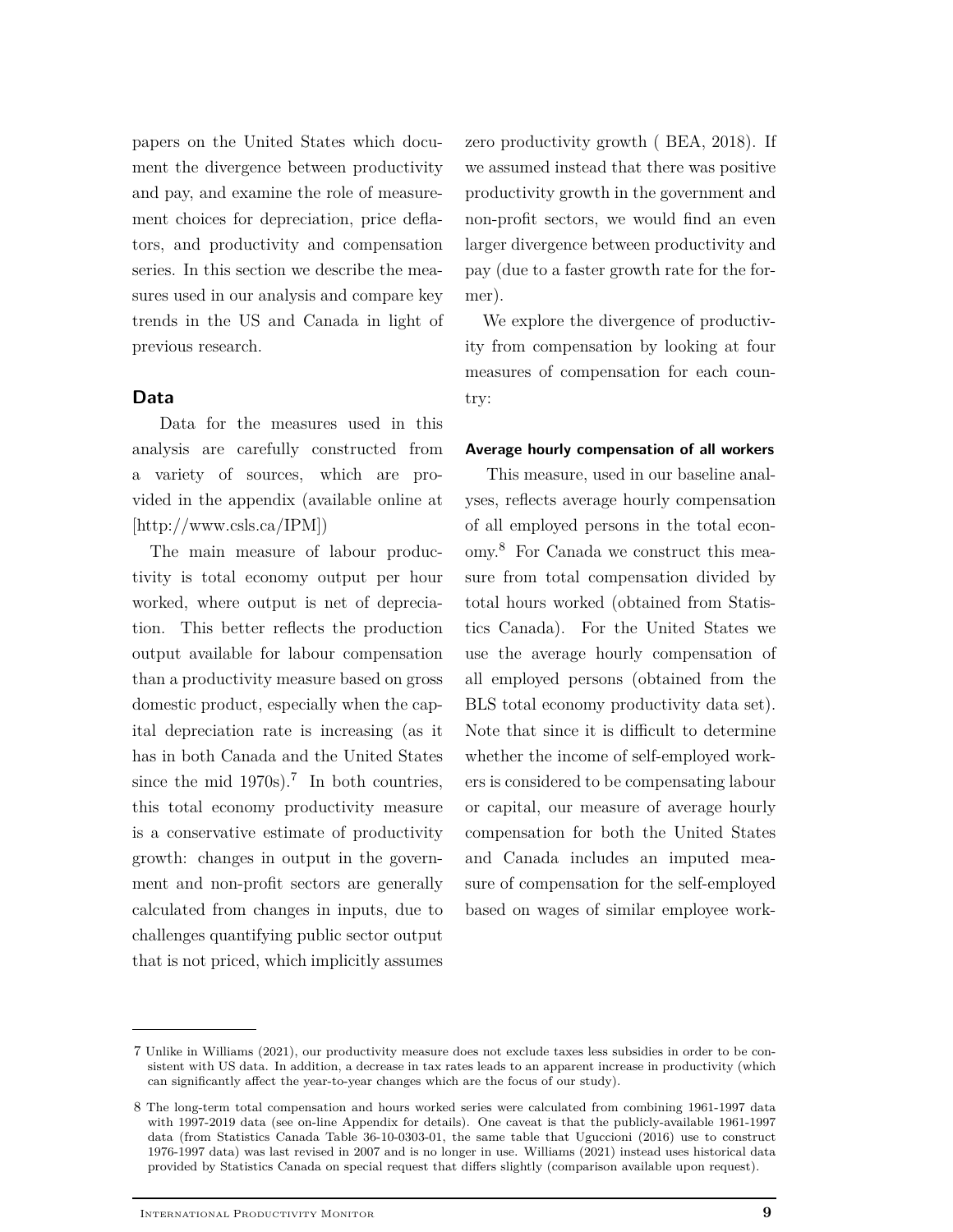ers.<sup>9</sup>

# **Average hourly compensation of employees only**

This measure excludes the self-employed and therefore avoids challenges with imputing their labour income. For both Canada and the United States this is constructed as total compensation of employees divided by total hours worked by employees (in the total economy).

### **Median hourly compensation**

Median compensation is a better reflection than average compensation of the experience of typical middle-income workers, as it is not skewed by large changes at the top or bottom of the income distribution. Median compensation measures are, however, not available over the entire period of our analysis for either country. For the United States, we use the Economic Policy Institute's estimates of median hourly compensation for each year since 1973. This is calculated by estimating median hourly wage and salary income from the Current Population Survey, and then multiplying this by the average ratio of total compensation to wage and salary income obtained from the Bureau of Economic Analysis. For Canada, we estimate a measure of

median hourly compensation using Statistics Canada's data on median annual wage and salary income, divided by our estimate of median annual hours worked as estimated from the Labour Force Survey, and multiplied by the ratio of total compensation of employees to total wage/salary income of employees (obtained from Statistics Canada). Unfortunately, our measure of median hourly compensation in Canada must be approached with caution given substantial measurement concerns in our estimates of the number of hours worked. (A direct measure of median hourly compensation, which would be preferable to use, is only available from the Labour Force Survey from 1997 onwards).<sup>10</sup>

## **Typical compensation for hourly paid workers**

Since median compensation measures are not available for the whole period, and given measurement error concerns for the Canadian median compensation series, we also provide an additional measure of 'Typical compensation' for each country.

### *Production/nonsupervisory compensation (US)*

In the United States, we use average hourly compensation of production/nonsupervisory employees as another

<sup>9</sup> The imputation is carried out by the respective statistical agencies of the United States and Canada. Williams (2021) reports that in Canada self-employment as a share of total labour compensation peaked in the 1990s and is now approximately 4 per cent. Average compensation including the self-employed has grown faster than average compensation of employees in Canada over 1961-2019, as illustrated in Appendix Chart 4. There is much less difference between the growth rates of compensation including or excluding the self-employed in the United States.

<sup>10</sup> Median compensation in Canada is calculated by dividing median annual wage/salary income by a median annual hours worked measure constructed from the Labour Force Survey. However, both the numerator and denominator contain possible measurement error. The income measure includes wages/salaries of anyone that has worked at all in a year (even for one week), so the median may be skewed by, for example, changing numbers of seasonal workers. The denominator calculates annual hours worked as 52 multiplied by median weekly hours worked, which ignores changes over time in weeks worked per year (for example, due to parental leave).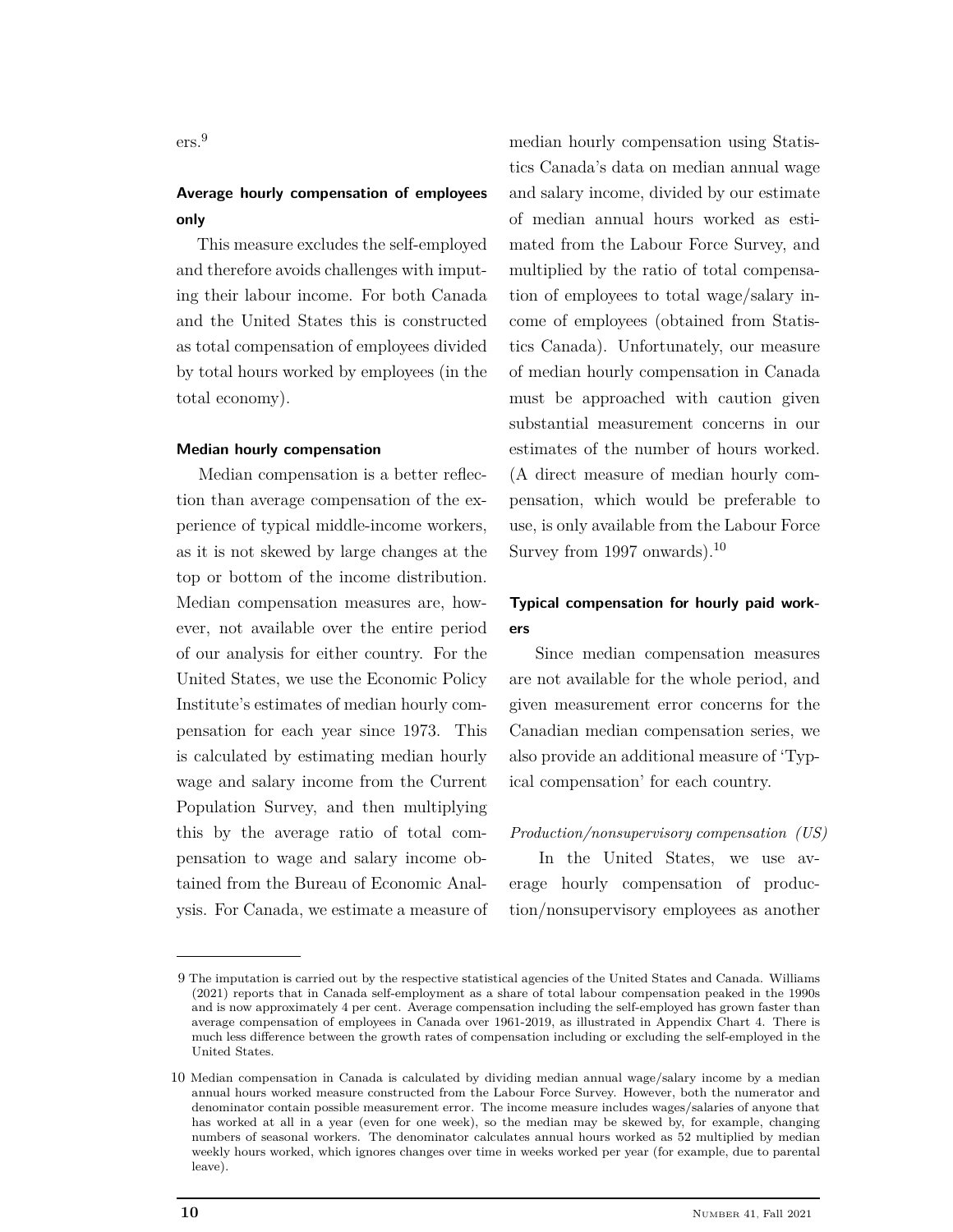proxy for the average compensation of typical workers. This is estimated from the average hourly earnings of production/nonsupervisory employees multiplied by the national average compensation-wage ratio (as described also in Stansbury and Summers (2019) and Bivens and Mishel (2015)). Production/nonsupervisory employees represent about 80-84 per cent of all employees in the US private sector.

### *Five-sector hourly compensation (Canada)*

Unfortunately, for Canada an analogous measure of the compensation of production and nonsupervisory employees is only available from 1997 on (from the Statistics Canada Labour Force Survey). Instead, for our alternative proxy for typical workers' compensation, we use historical data from the Survey of Employment, Payrolls and Hours (and precursors) to construct a measure of the (weighted) average hourly wage of workers paid by the hour across five sectors of the economy – manufacturing; mining (including oil/gas); construction; laundries and cleaners; and hotels and restaurants – and then multiply this wage by the national average compensation-wage ratio.<sup>11</sup> We choose these five sectors since they are the only sectors with hourly wage data for hourly-paid workers for the entire period. They made up 34 per cent of to-

tal employment in 1961 and 24 per cent by  $2011<sup>12</sup>$  While this is not as comprehensive a measure as we would like, it is worth noting that the hourly-rated jobs in these sectors are generally among those with lowest barriers to entry for workers (e.g. credential requirements) and thus represent some of the sectors that are most likely to provide employment opportunities during times of growth. $^{13}$  The construction of this measure is detailed further in the appendix.

Note that in both the United States and Canada our typical compensation measures (median compensation, production/nonsupervisory compensation, and five-sector hourly compensation) are estimated from data on wage and salary income, and then adjusted to include an estimate of non-wage compensation using the national average ratio of total compensation to wages. This adjustment is important given the increase in non-wage compensation over recent decades (see for example Williams (2021) for Canada and Bivens and Mishel (2015) for the United States). Indeed, over the 1961-2019 period the ratio of total compensation to average wage/salary compensation increased from 1.13 to 1.25 in Canada and from 1.05 to

<sup>11</sup> Note the Survey of Employment, Payrolls and Hours and precursors only survey businesses with 20+ employees.

<sup>12</sup> 1961 and 2011 employment shares are from, respectively: the 1961 Census of Canada: Volume III, Part 2: Labour Force, Industries by Sex, Table 1; and 2011 National Household Survey Data tables: Industry - (NAICS) 2007 (425), Class of Worker (5), Age Groups (13B) and Sex (3) for the Employed Labour Force Aged 15 Years and Over, in Private Households of Canada

<sup>13</sup> For example, Beach (2016) notes that "The rapid growth of Canada's resource and energy sectors out West and in Atlantic Canada and the strong housing construction boom. . . have provided distinctly strong employment opportunities for relatively lower-educated, largely male workers." The major omission is retail trade, for which there is no publicly available hourly-rated workers average wage data from the SEPH until 1983.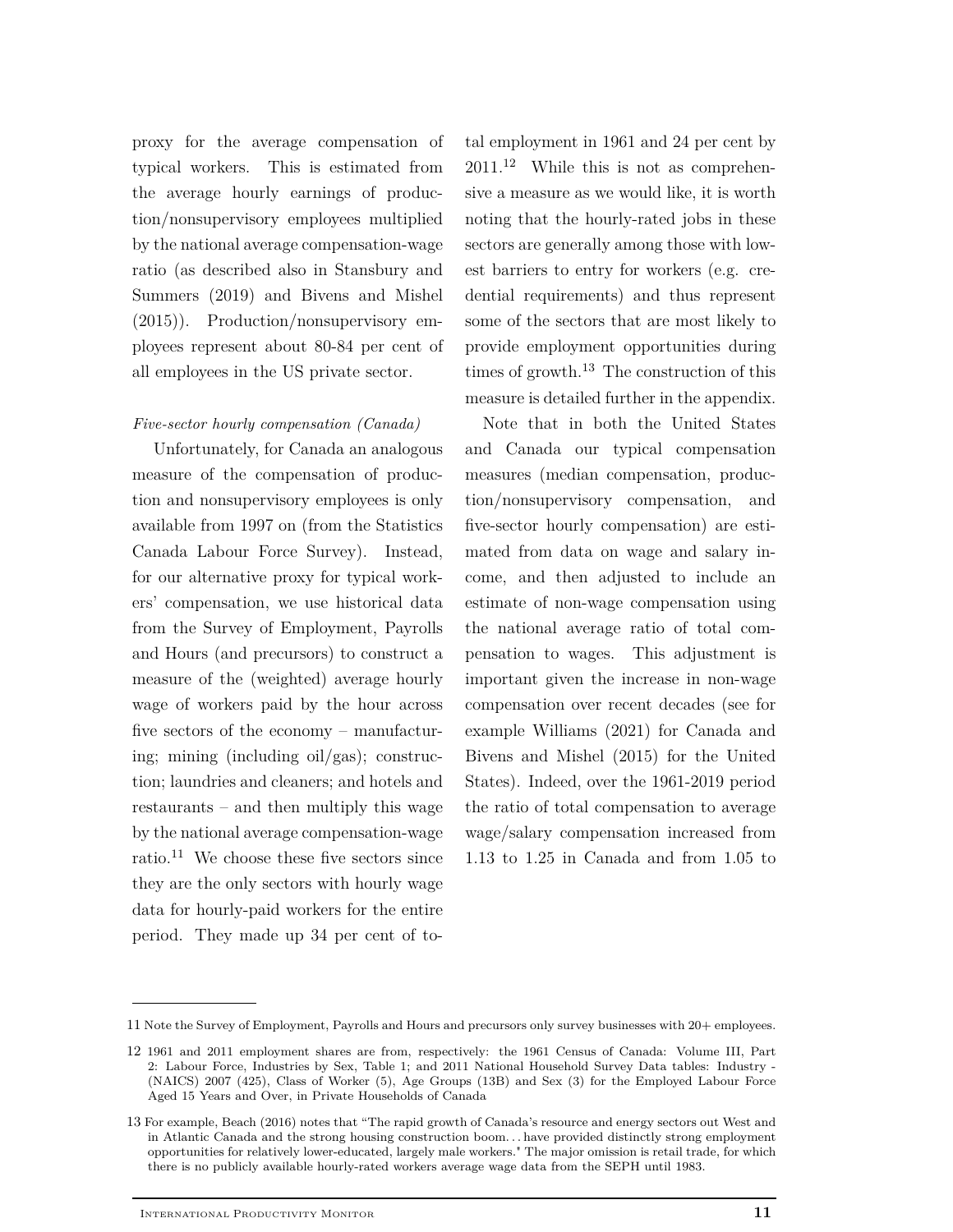1.16 in the United States.<sup>14</sup>

Before examining trends in productivity and compensation, it is helpful to summarize the price deflators used in this analysis to bring these series into real terms by adjusting for inflation. Productivity series are adjusted for changes in producer prices using the GDP deflator in Canada and the NDP deflator in the US.<sup>15</sup> There are then three choices of deflators to adjust the compensation series for inflation. Real 'product wages' use these producer price indexes to adjust for output price inflation. Real 'consumer wages' are calculated using either the Consumer Price Indices or a chaintype price index of goods and services purchased by consumers, called the Personal Consumption Expenditures (PCE) in the USA and the Household final consumption expenditure deflator (HCE) in Canada.<sup>16</sup>

# **Trends in Productivity and Pay, 1961-2019**

Our primary period of analysis is 1961- 2019, which is the longest period of analysis possible with Canadian data on average labour productivity and compensation.<sup>17</sup> Panel A in Chart 1 shows the productivity and compensation trends in Canada and the United States since 1961 (with growth rates by period in Table 1). There is a substantial divergence between productivity and typical compensation in both United States and Canada over the longterm period, regardless of choices about the price deflator. However, for both countries the size of the divergence between productivity and average compensation depends strongly on the price deflator used. In both countries, when productivity and compensation are deflated using the same price index – the NDP or GDP deflator respectively – there is a divergence between productivity and average compensation, which first emerges in the 1990s in Canada and around 2000 in the United States. In Canada average compensation outpaces labour productivity when deflated with either the CPI or HCE consumer price index.<sup>18</sup> For the United States the difference between series based on price deflators is even more stark: average compen-

<sup>14</sup> However, this adjustment may introduce three issues of concern to our empirical analysis. First, to the extent that the share of compensation which comes from non-wage benefits is higher at the top of the income distribution, our adjustment will overstate the level of total compensation for typical workers. Second, to the extent that the share of compensation which comes from non-wage benefits may have grown by more for workers at the higher end of the distribution than those in the middle, our adjustment will also overstate the growth in compensation for typical workers. Third, as the share of non-wage compensation in total compensation grows over time, this imputation becomes more substantial in its impact on our estimated median/typical compensation estimates – and to the extent we are measuring true typical compensation with error as a result of imputing non-wage compensation using the average figure, this measurement error may grow over time.

<sup>15</sup> As Williams (2021) notes, Statistics Canada does not produce a price deflator for NDP at basic prices and the best alternative measure is to use the GDP deflator as the price index for NDP.

<sup>16</sup> In general these price indexes differ because they are based on different underlying concepts, are constructed differently (a Fisher-type 'chain' price index vs. a Laspeyres-type price index), rely on different weights, cover some different items, and use different seasonal adjustment processes (McCully *et al.* 2007).

<sup>17</sup> US data on average labour productivity and compensation extends back to 1948; we present results with this longer time period for the United States in the Appendix.

<sup>18</sup> These results are largely in line with the analysis in Williams (2021), which finds over the same period for Canada that average real 'product wages' (deflated by output prices) tracked productivity measure while average real 'consumption wages' (deflated by CPI) outpaced both measures.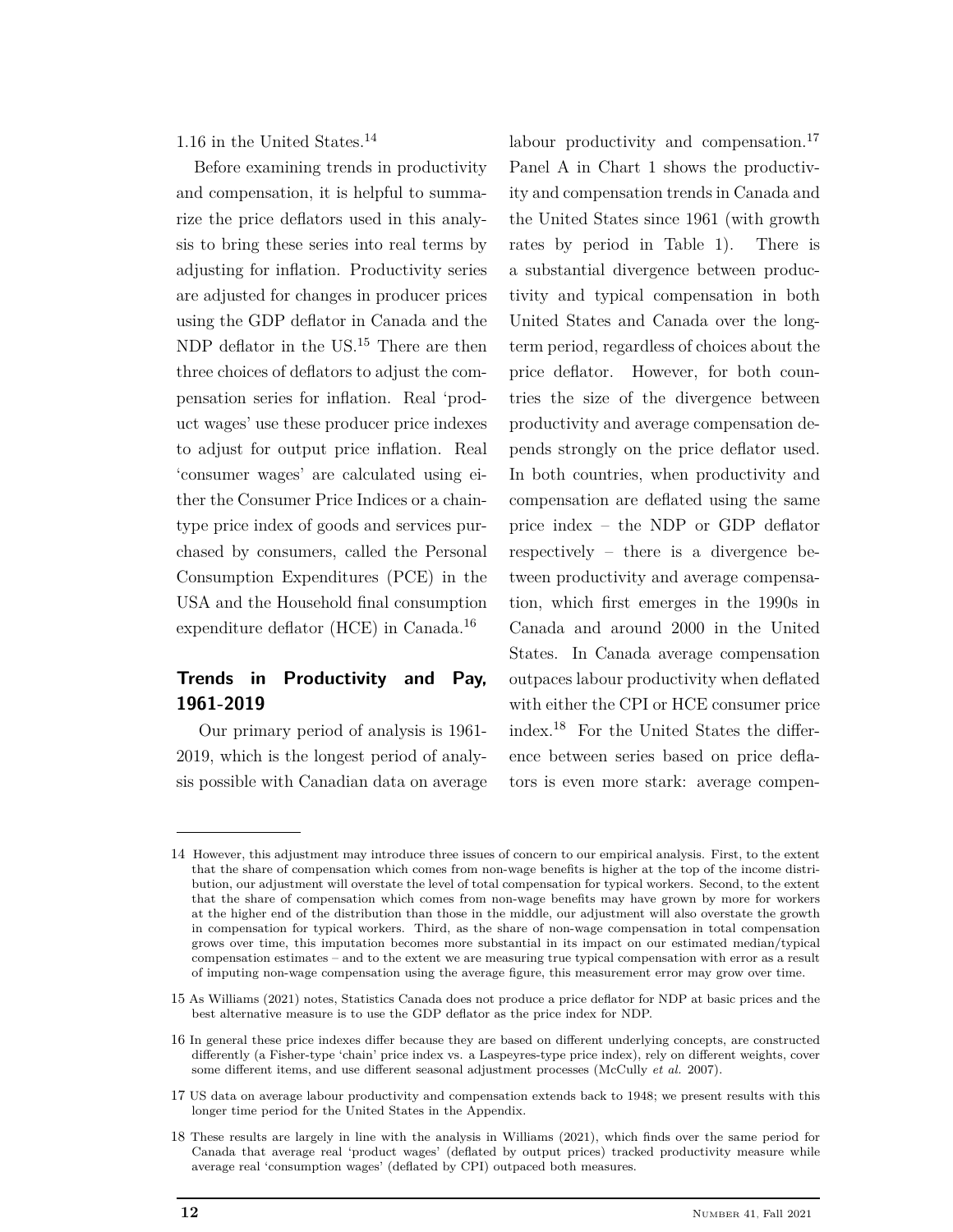





**Panel B: Indexed 1976=100 for 1976-2019 period**



*Note:* "Avg. comp" refers to average compensation, "Med. comp." to median compensation, "P/NS comp." to the average hourly compensation of production and nonsupervisory workers (US only) and "five-sector comp." to our constructed measure of pay for "typical workers" in Canada, the average hourly compensation of hourly-rated workers in five sectors. Parentheses refer to the deflator used to adjust the series to real terms. Series are indexed to 1961=100 in Panel A and 1976=100 in Panel B.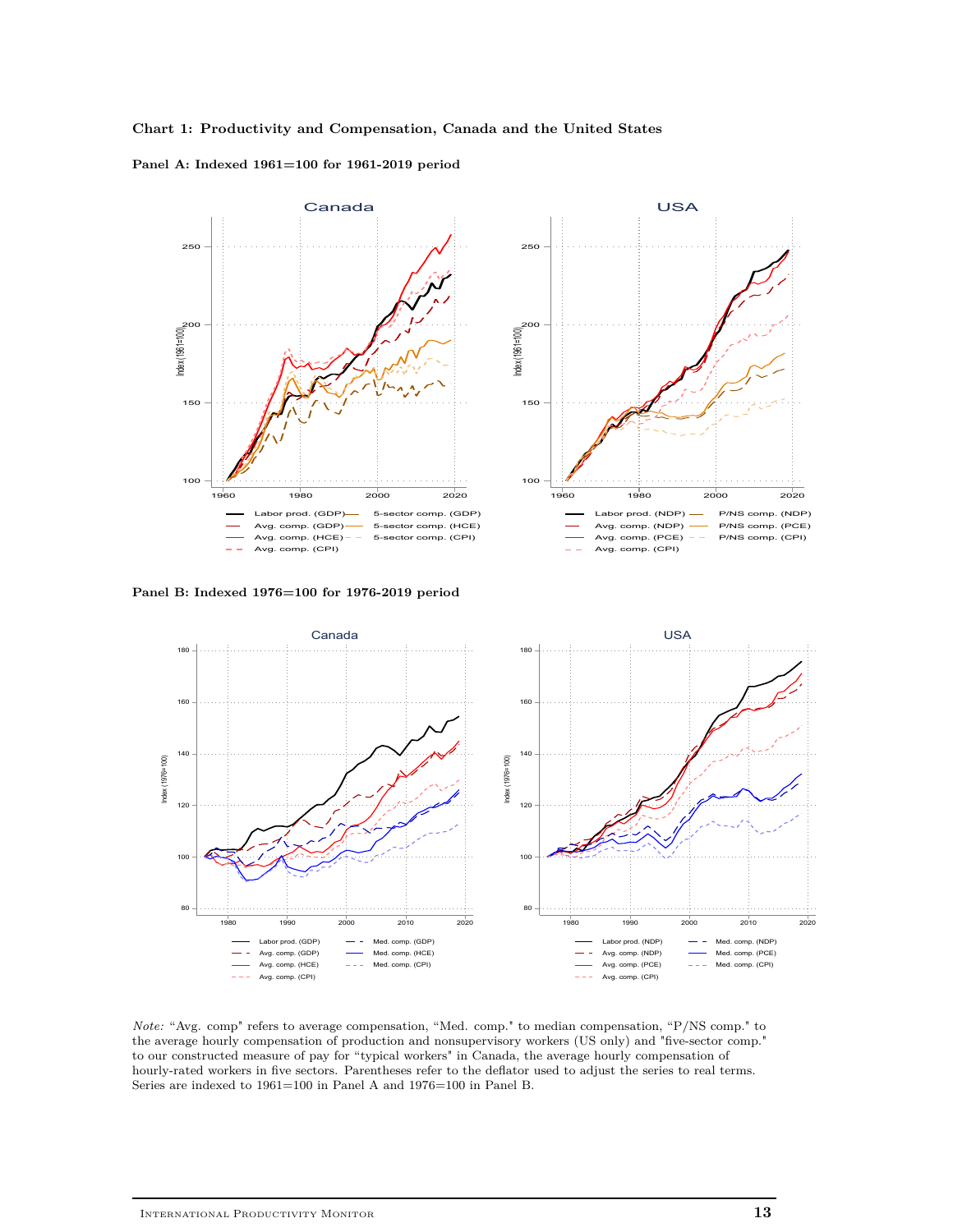sation deflated by the PCE kept pace with labour productivity growth, while average compensation deflated by CPI grew about 41 percentage points less than productivity.

The starting point of the analysis is also important for our conclusion on the degree of divergence between productivity and average pay. Panel B of Chart 1 charts these productivity and pay trends over the 1976-2019 period for which there is (imperfect) median hourly compensation data for Canada.<sup>19</sup> Over this slightly shorter period, average compensation grew slower than labour productivity for both countries, although the degree of divergence again depends on the deflator used to adjust compensation.

Bivens and Mishel (2015) discuss the divergence between net labour productivity and median real compensation in terms of three separate 'wedges'. First is the divergence between average productivity and average compensation (measured with the product price deflator) as labour's share of income decreases. In the United States, the decline in the labour share has been the subject of a great deal of research, and is attributed variously to technological changes, globalization and labour offshoring, reductions in worker bargaining power, higher firm concentration, increased markups, and housing market dynamics (see overview in Stansbury and Summers,

2020). In Canada, Sharpe *et al.* (2008) argue for three key drivers of the decline in the labour share: the declining bargaining power of workers, rising commodity prices, and an increasing share of GDP going to capital consumption allowances; Williams (2021) notes that the net labour share (compensation divided by net domestic product, which excludes the impact of changes in the share of GDP going to capital consumption allowances) has declined very little over 1961-2019.

Another wedge is the divergence between average and typical compensation (as proxied by median compensation, or by production/nonsupervisory compensation in the US and five-sector hourly compensation in Canada). This wedge reflects rising labour income inequality (pretax and transfer) between the middle and top of the distribution. The increase in labour income inequality in both countries since the 1960s/1970s has been well documented in the United States (see overview in Stansbury and Summers, 2019) and in Canada (Green *et al.* 2017).<sup>20</sup> Similar to debates over the falling labour share, the increase has been attributed variously to purely technological explanations or institutional factors (such as declining unionization rates and increased trade with China) as well as slower growth in educational attainment in the face of skill-biased techno-

<sup>19</sup> Appendix Chart 1 illustrates the productivity-pay divergence in the United States for the full period for which we have data, 1948-2019.

<sup>20</sup> The exact temporal dynamics of labour income inequality depend on the period chosen, particularly for Canada. The ratio between hourly mean and median compensation, or between hourly mean compensation and our "five-sector hourly" measure of typical compensation, has risen over most sub-periods from 1961-2019, as illustrated in Table 1 and Appendix Table 1. However, other measures of labour income inequality show a different picture. For example, the Gini coefficient of annual adjusted market income rose sharply in the 1980s and early 1990s and has gradually and incrementally declined a little over the following three decades (Table 11-10-0134-01 Statistics Canada).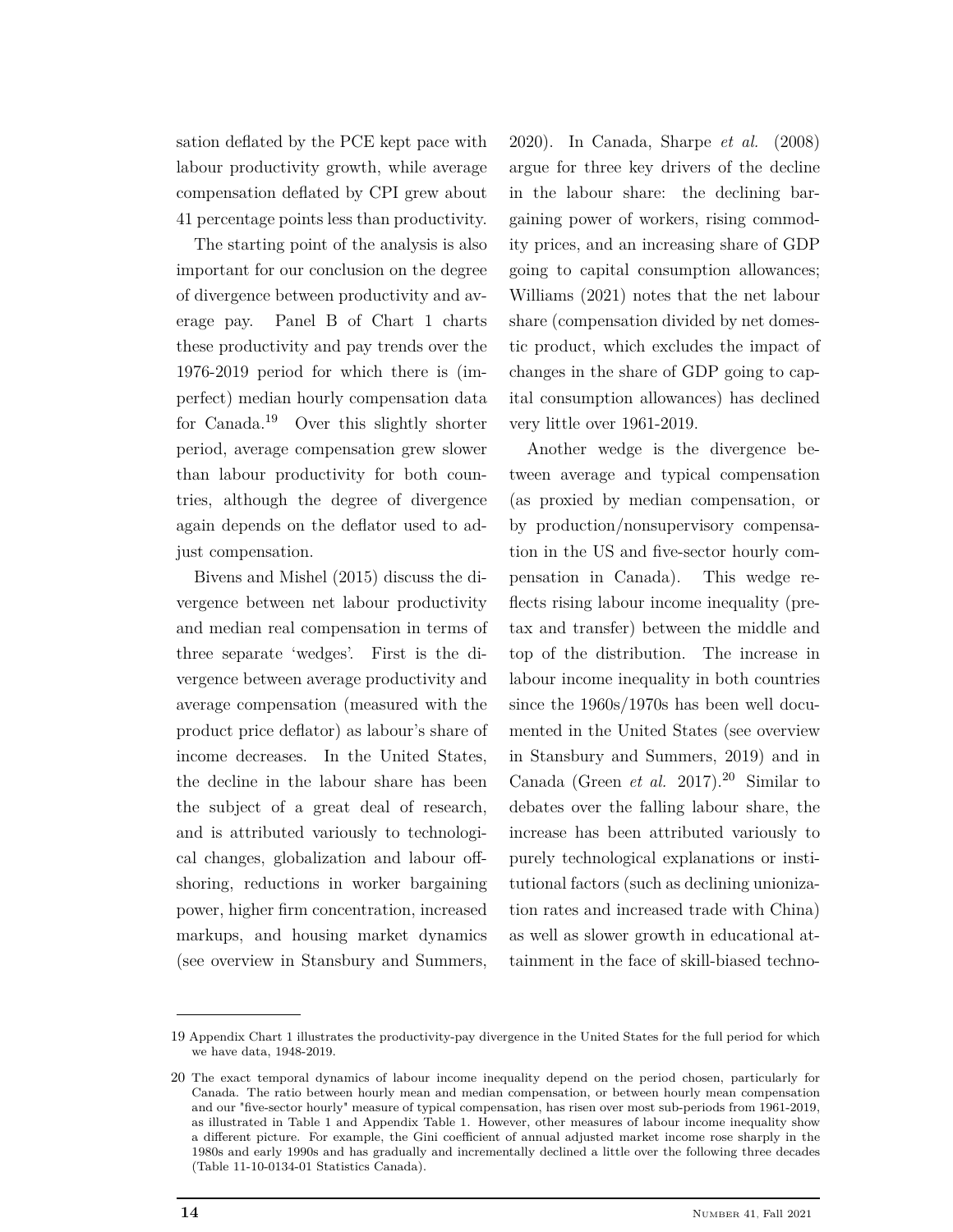| Panel A: Canada |                        |                         |      |                                         |                               |      |                        |                |         |                                 |            |      |            |
|-----------------|------------------------|-------------------------|------|-----------------------------------------|-------------------------------|------|------------------------|----------------|---------|---------------------------------|------------|------|------------|
| Measure         | Labour<br>Productivity | Average<br>compensation |      | Average<br>compensation of<br>employees |                               |      | Median<br>compensation |                |         | 5-sector hourly<br>compensation |            |      |            |
| Deflator        | GDP                    | GDP                     | HCE  | CPI                                     | GDP                           | HCE  | <b>CPI</b>             | GDP            | HCE     | CPI                             | <b>GDP</b> | HCE  | <b>CPI</b> |
| Sub-periods:    |                        |                         |      |                                         |                               |      |                        |                |         |                                 |            |      |            |
| 1961-1976       | 2.80                   | 2.90                    | 3.90 | 4.10                                    | 2.50                          | 3.60 | 3.70                   |                |         |                                 | 2.00       | 3.00 | 3.20       |
| 1976-1997       | 1.00                   | 0.60                    | 0.20 | 0.10                                    | 0.70                          | 0.20 | 0.10                   | 0.40           | $-0.10$ | $-0.20$                         | 0.90       | 0.40 | 0.30       |
| 1997-2019       | 1.10                   | 1.10                    | 1.50 | 1.10                                    | 1.00                          | 1.40 | 1.00                   | 0.70           | 1.20    | 0.70                            | 0.00       | 0.50 | 0.10       |
| Long periods:   |                        |                         |      |                                         |                               |      |                        |                |         |                                 |            |      |            |
| 1961-2019       | 1.50                   | 1.40                    | 1.60 | 1.50                                    | 1.30                          | 1.50 | 1.40                   |                |         |                                 | 0.80       | 1.10 | 1.00       |
| 1976-2019       | 1.00                   | 0.80                    | 0.90 | 0.60                                    | 0.80                          | 0.80 | 0.60                   | 0.50           | 0.50    | 0.30                            | 0.40       | 0.50 | 0.20       |
|                 |                        |                         |      |                                         | <b>Panel B: United States</b> |      |                        |                |         |                                 |            |      |            |
| Measure         | Labour<br>Productivity | Average<br>compensation |      | Average<br>compensation of<br>employees |                               |      | Median<br>compensation |                |         | 5-sector hourly<br>compensation |            |      |            |
| Deflator        | <b>NDP</b>             | <b>NDP</b>              | PCE  | <b>CPI</b>                              | <b>NDP</b>                    | PCE  | <b>CPI</b>             | NDP            | PCE     | <b>CPI</b>                      | NDP        | PCE  | <b>CPI</b> |
| Sub-periods:    |                        |                         |      |                                         |                               |      |                        |                |         |                                 |            |      |            |
| 1961-1976       | 2.30                   | 2.20                    | 2.50 | 2.10                                    | 2.10                          | 2.40 | 2.00                   | $\overline{a}$ |         | $\overline{\phantom{a}}$        | 2.10       | 2.30 | 2.00       |
| 1976-1997       | 1.20                   | 1.10                    | 1.00 | 0.80                                    | 1.20                          | 1.10 | 0.90                   | 0.40           | 0.20    | 0.00                            | 0.20       | 0.10 | $-0.10$    |
| 1997-2019       | 1.50                   | 1.30                    | 1.50 | 1.20                                    | 1.30                          | 1.50 | 1.10                   | 0.80           | 1.00    | 0.70                            | 0.90       | 1.10 | 0.70       |
| Long periods:   |                        |                         |      |                                         |                               |      |                        |                |         |                                 |            |      |            |
| 1961-2019       | 1.60                   | 1.50                    | 1.60 | 1.30                                    | 1.50                          | 1.60 | 1.30                   |                |         |                                 | 1.00       | 1.10 | 0.70       |
| 1976-2019       | 1.30                   | 1.20                    | 1.30 | 1.00                                    | 1.20                          | 1.30 | 1.00                   | 0.60           | 0.70    | 0.40                            | 0.50       | 0.60 | 0.30       |

### **Table 1: Productivity and Compensation Measures by Period (Per Cent Compound Annual Growth Rate**

\*Growth rates for production/ non-supervisory worker typical compensation calculated up to 2018 due to data availability

*Note:* Periods selected to correspond to periods used for regression analysis (which, in turn, correspond to the availability of different data series).

logical change (Goldin and Katz, 2009).

A final wedge relates to the 'terms of trade' divergence between consumer prices used to deflate compensation and the producer prices used to deflate output. Bivens and Mishel (2015) describe this wedge as "the faster price growth of things workers buy relative to the price of what they produce" and report that output prices have been outpaced by consumer price growth in the United States.

Using a gross output per hour worked measure of labour productivity, Uguccioni (2016) decomposes this gap between productivity and median pay in Canada from 1976 to 2014 and find that increased average-median earnings inequality accounts for 51 per cent of the gap while 30 per cent is accounted for by a decrease in labour's share of income and

the final 19 per cent by a deterioration in labour's terms of trade. However, a longerterm analysis by Williams (2021) finds that labour's terms of trade improved by 0.3 per cent per year on average from 1961-2019 in Canada.

These productivity and pay trends in Canada and the United States are interesting to consider alongside each other. In both countries there has been concern over slow productivity growth during the 21st century amidst a global productivity slowdown. In the United States, the labour productivity slowdown has been attributed to a mix of mismeasurement, an industrial shift from high to low productivity sectors, slow TFP growth, population aging, and other factors (Moss *et al.* 2020). Canada's particularly poor productivity performance has confounded policymakers (Drummond,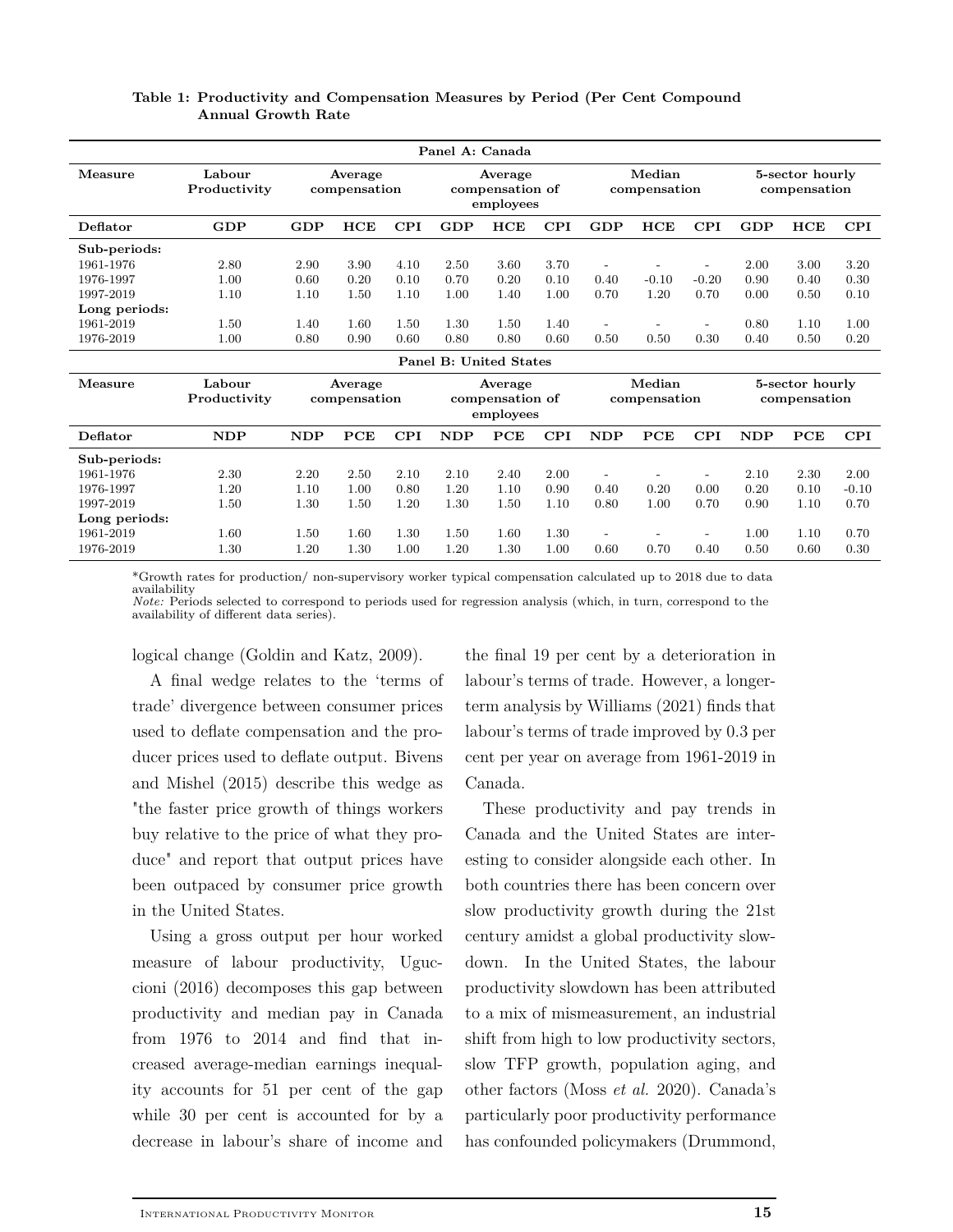2011).

The gap between Canadian and American productivity growth has also attracted attention. After Canada's stronger business sector labour productivity growth until the mid-1980s narrowed its levels gap with the United States to 5 percentage points, Canada experienced slower productivity growth for the following quartercentury, with its productivity level dropping to 72 per cent of the US level in 2010 (a 28 point gap), before closing to 26 points in 2016 (Sharpe and Tsang,  $2018$ ).<sup>21</sup>

Despite Canada's relatively poor productivity performance and worse average pay growth than in the United States since 1976, remarkably median pay growth has been about the same in these countries (as illustrated in Table 1 and Chart 1b). This is in line with a smaller recorded increase in income inequality over recent decades in Canada than the USA (Green *et al.* 2016).

# **To What Extent Have Productivity and Pay Delinked?**

The analysis in the previous section illustrates that the pay of typical workers has grown more slowly than productivity in both the United States and Canada. Studying the degree of linkage or delinkage helps diagnose why this disconnection has happened, and what this might imply in terms of whether incremental increases (or decreases) in the rate of productivity growth in the future will benefit (or reduce) typical workers' pay. As outlined in the introduction, if a one percentage point

growth rate in productivity is associated with a one percentage point growth rate in pay, all else equal, we consider the two series to be linked, and if it is associated with no change in pay all else equal, we consider the two series to be delinked.

Stansbury and Summers (2019) showed that despite substantially faster growth in productivity than in median pay in the United States, there was still linkage between the growth rates of the series. This suggests that incremental increases in US productivity growth still translated close to one-for-one into increases in typical pay, holding all else equal, which implies that the transmission mechanism from productivity to pay is functioning, but that at the same time other factors orthogonal (i.e. statistically independent) to productivity growth (like, perhaps, globalization or the declining bargaining power of workers) are suppressing pay and therefore responsible for the rising productivity-pay gap. This section updates this analysis for the United States and examines the degree of linkage or delinkage between productivity and pay in Canada.

### **Empirical Estimation**

We use a simple linear model as in equation (1) below in order to understand the degree of productivity-pay linkage, following Stansbury and Summers (2019). They describe a spectrum of possible interpretations of the productivity-pay divergence: at one end, 'strong delinkage' where an incremental increase productivity growth does

<sup>21</sup> Gu and Willcox (2018) suggest this recent catch-up by Canada is due to its higher total factor productivity growth, larger capital deepening effect, and more gradual realization of the benefits of ICT investment.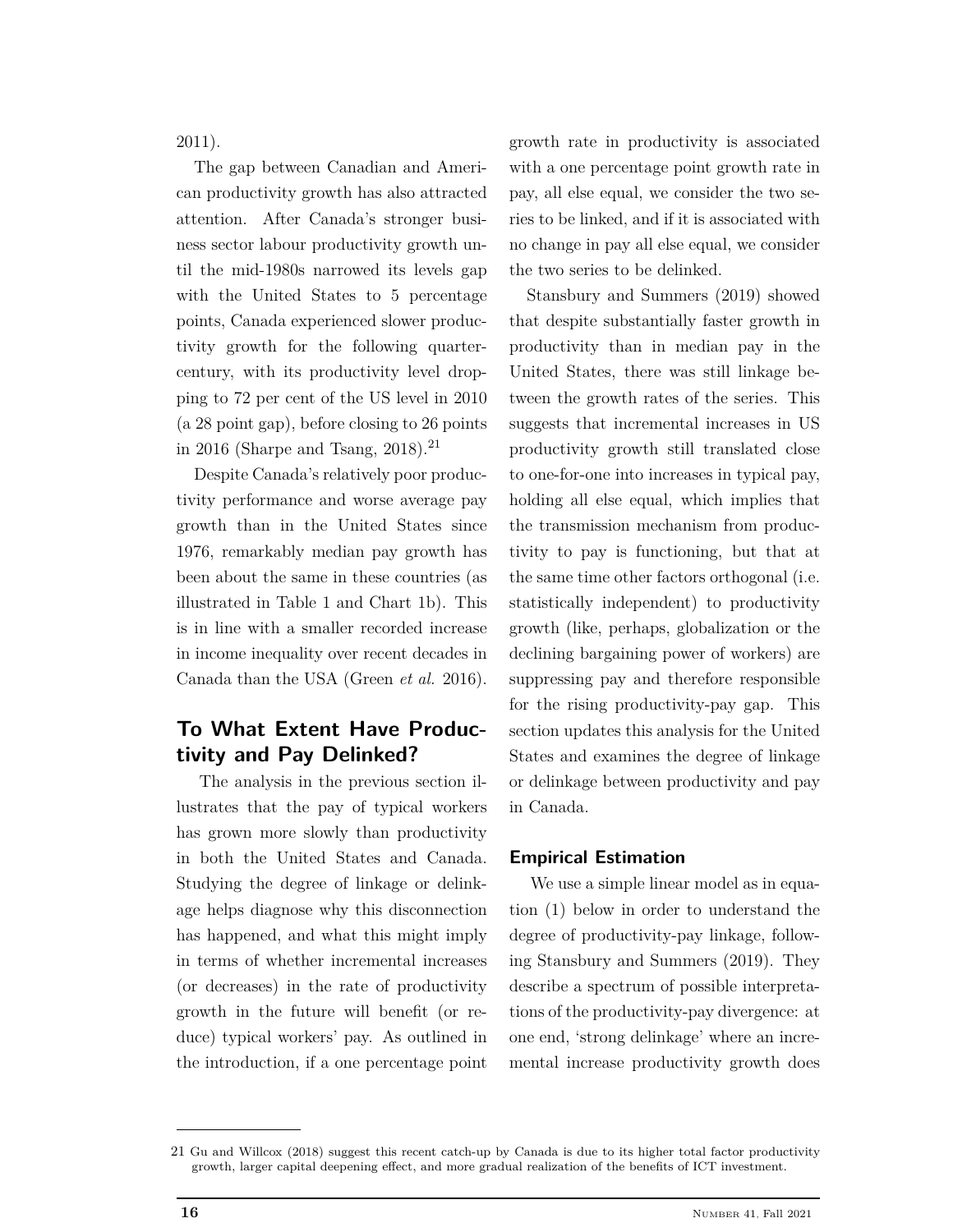not systematically translate into any incremental growth in workers' compensation, holding all else equal; and at the other end of the spectrum 'strong linkage' where an incremental increase in productivity growth can be expected to translate one-for-one into an incremental increase in compensation growth. Strong linkage could be compatible with a situation where the levels of productivity and pay have diverged if factors orthogonal (i.e. statistically independent) to productivity growth have been putting downward pressure on worker compensation at the same time as rising productivity has been putting upward pressure on pay.

Under the 'strong linkage' view  $\beta =$ 1 and under the 'strong delinkage' view  $\beta = 0$ . A value of  $\beta$  between 0 and 1 suggests some point on the spectrum between productivity-pay linkage and delinkage. While this is a partial model and other factors may affect compensation growth in addition to productivity, these other factors will not affect estimation of *β* as long as they are orthogonal (i.e. statistically independent) to productivity growth. The parameter  $\alpha$  is a constant.

*Compensation growth*<sub>t</sub> 
$$
= \alpha + \beta \text{productivity} \text{ growth}_{t}
$$
 (1)

We estimate this model by regressing the year-on-year change in hourly compensation on the change in labour productivity, controlling for the unemployment rate (see below). As described above, we use four separate measures of compensation in our regressions: two measures of average compensation (average compensation for all workers, average compensation for employees only), and two measures of typical compensation for each country (median compensation and production/nonsupervisory compensation for the United States; median compensation and our constructed measure of compensation for hourly-rated workers in five sectors in Canada). Since we run the same analyses on all measures, for brevity all four measures are referred to as 'compensation' below. In our baseline specifications, all compensation measures are deflated with the chain-linked consumer price deflator (PCE for United States, HCE for Canada).

In our baseline regression, in equation (2) below, we regress the three-year moving average of the change in log compensation on the three-year moving average of the change in log labour productivity and the current and lagged three-year moving average of the unemployment rate.<sup>22</sup> We use moving averages rather than annual changes in our baseline specification to account for a potentially longer time horizon for the productivity-pay relationship, for example because firms change pay and benefits infrequently or because it takes firms and workers some time to discern that increased output is due to higher labour productivity. In the appendix, we also show results from a similar regression with five-

<sup>22</sup> We account for autocorrelation introduced by the moving average specification by using Newey-West heteroskedasticity and autocorrelation robust standard errors, with a lag length of 6 years.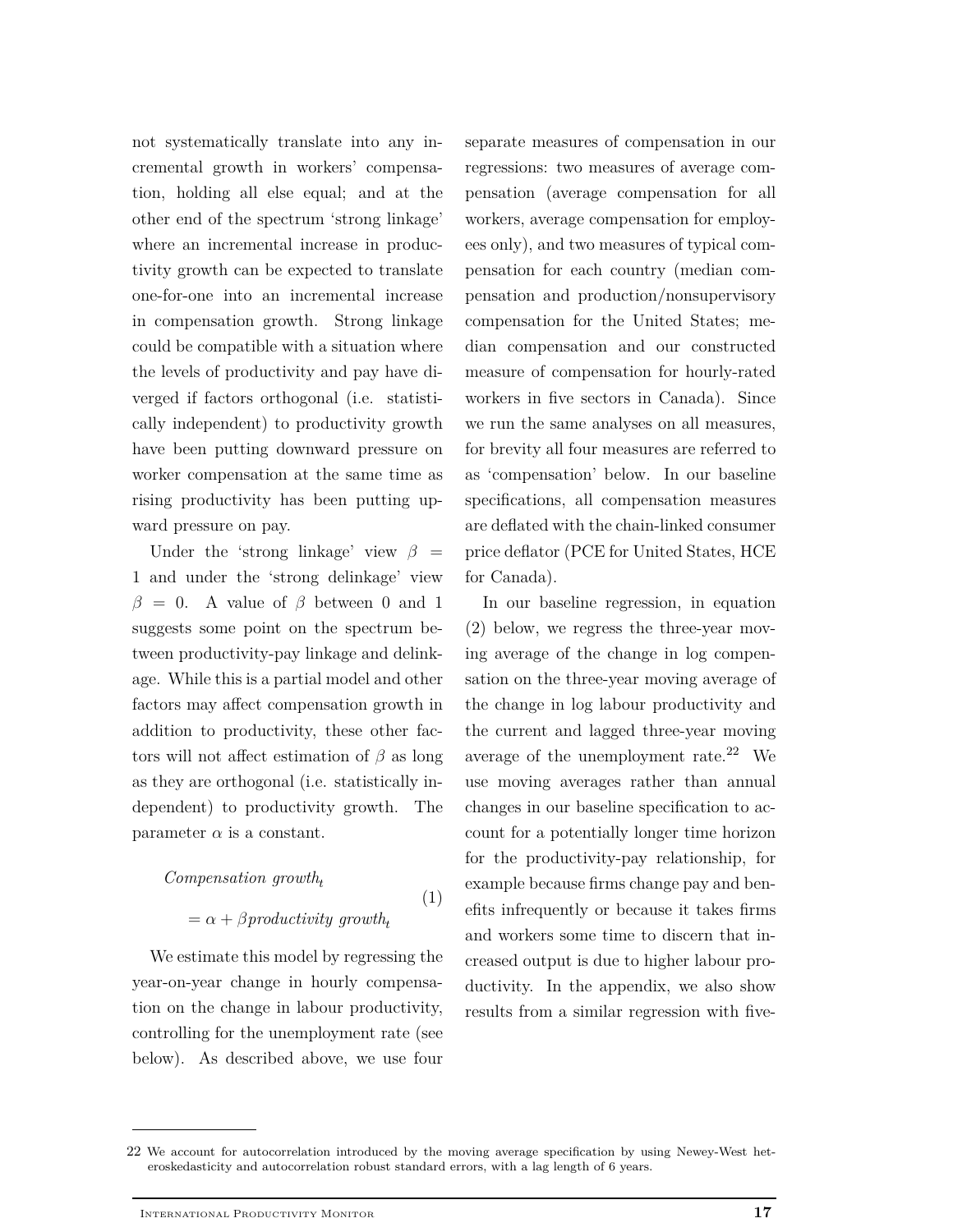year moving averages.

$$
\frac{1}{3} \sum_{0}^{2} \Delta log \text{ comp}_{t-i}
$$
\n
$$
= \alpha + \beta \frac{1}{3} \sum_{0}^{2} \Delta log \text{ prod}_{t-i}
$$
\n
$$
+ \gamma \frac{1}{3} \sum_{0}^{2} unemp_{t-i}
$$
\n
$$
+ \delta \frac{1}{3} \sum_{0}^{2} unemp_{t-i-1} + \epsilon_{t}
$$
\n(2)

In all specifications we control for the unemployment rate, for two reasons. First, as an indicator of labour market slack/tightness, the level of unemployment is likely to affect bargaining dynamics. In the context of a slack labour market with a high unemployment rate, employers would be able to raise compensation by less than they otherwise would have for a given productivity growth rate, as more unemployed workers are searching for jobs at that time. Second, as a proxy measure of general labour market conditions, unemployment is likely to reflect broader cyclical economic fluctuations that could impact compensation in the short term. For example, higher unemployment may reflect a downturn, which could mean lower pay rises for a given rate of productivity growth. If unemployment is also related to changes in productivity growth – for example, if the least productive workers are likely to be laid off first in a downturn– then excluding unemployment would bias the results. By controlling for the current and one-year lagged moving average of the unemployment rate

we allow for both the level and the change in unemployment to affect compensation growth.

### **Regression Results**

We run our baseline regression in equation (2) above for both the United States and Canada, over various time periods. Table 2 shows our regression results for the United States and Table 3 for Canada. Chart 2 charts the coefficients estimated for the compensation-pay relationship from these regressions (i.e.in equation (2) above), using the PCE or HCE chain-linked consumer price deflator. Each dot and line in the chart shows the point estimate and 95 per cent confidence interval (respectively) for this coefficient in the three-year moving average regression in equation (2). In addition, Chart 3 shows the cyclically-adjusted by residualizing these variables on the unemployment rate, the lagged unemployment rate (both three-year moving averages), and a constant. These results shed light on the degree of productivity-pay delinkage in the United States and Canada (discussed in turn below). $23$ 

### **United States**

For the United States, these regression results suggest that average compensation is for the most part still strongly linked to net productivity, as found in Stansbury and Summers (2019). For both average compensation measures (i.e. including and excluding the self-employed), regardless of the price deflator used, the coefficient on

<sup>23</sup> In the appendix, we present results with five-year rather than three-year moving averages.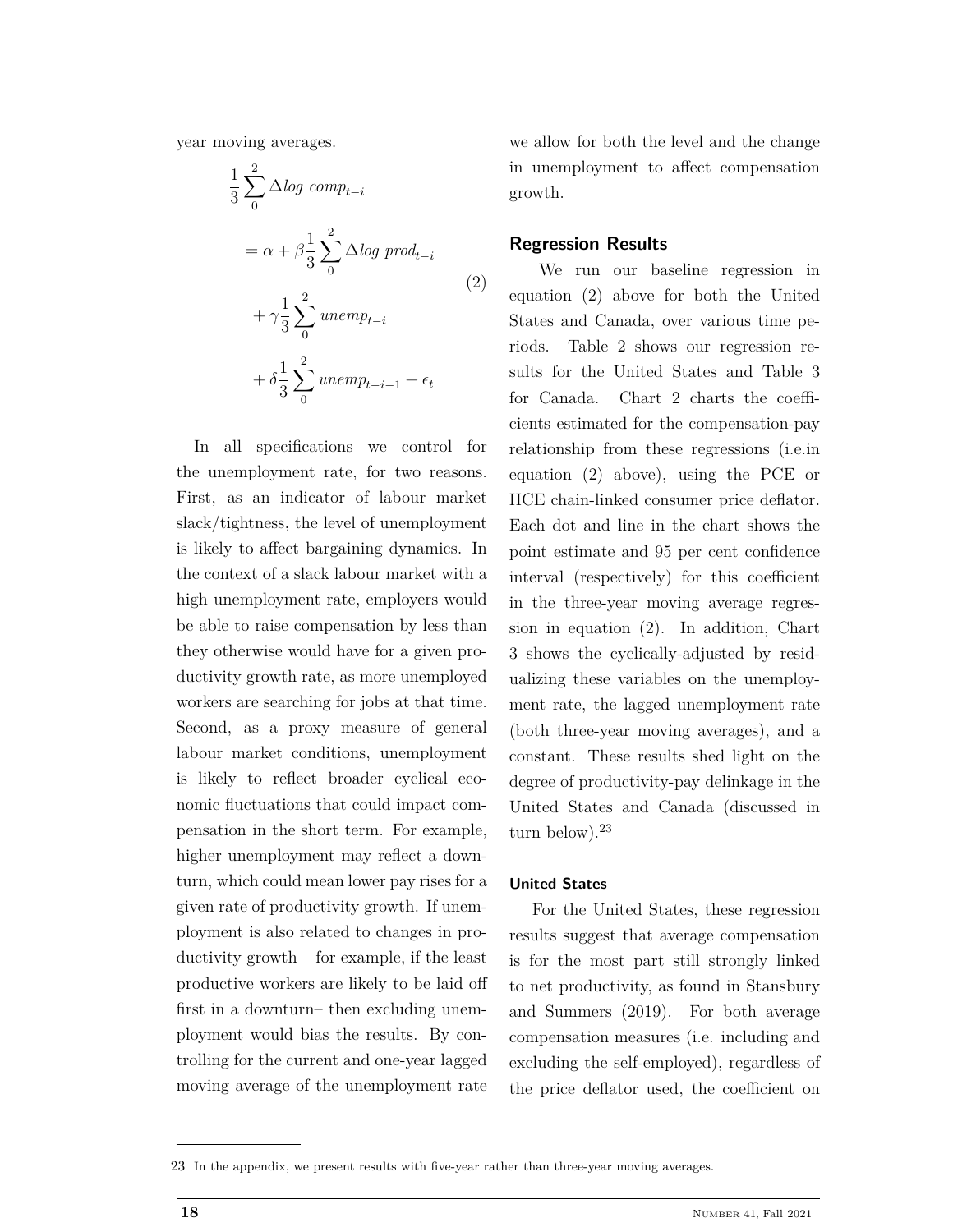#### **Chart 2: Coefficient on Compensation-Productivity Regressions**



Note: Each dot and line shows the point estimate and 95% confidence interval for the coefficient on productivity, from an annual regression of the change in log of compensation on the change in log of labour productivity, the unemployment rate, and the lagged unemployment rate (with all variables taken as 3-year moving averages). Variables in US regressions are hourly net labour productivity for the entire economy (real NDP/hours worked) and hourly real average compensation for all employed persons including the self-employed (red), hourly real average compensation for employees (purple), hourly real average compensation for production and nonsupervisory employees (orange), and hourly real median compensation for all employees (blue). Compensation is inflation-adjusted using the PCE price index. Variables in Canada regressions are hourly net labour productivity for the entire economy (real NDP/hours worked) and hourly real compensation for all employed persons (red), hourly real average compensation for employees (purple), hourly real average compensation for hourly-paid workers in five large sectors (orange), and hourly real median compensation for all employees (blue). Compensation is inflation-adjusted using the HCE price index. All regressions have Newey-West heteroskedasticity and autocorrelation consistent standard errors with a lag length of six.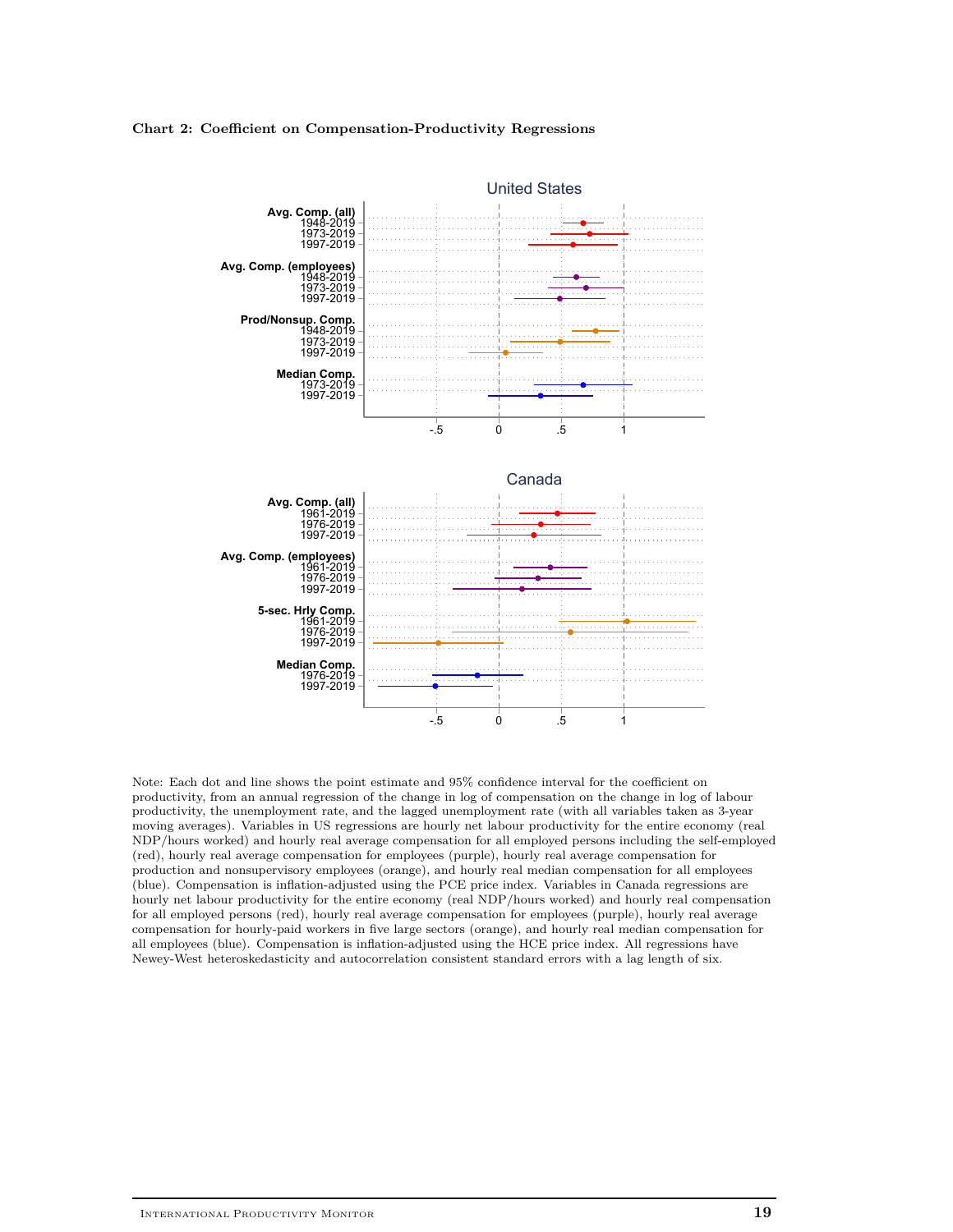| Period                                                                                     | 1948-2019         |           |            |           | 1973-2019 |            | 1997-2019 |           |            |  |  |
|--------------------------------------------------------------------------------------------|-------------------|-----------|------------|-----------|-----------|------------|-----------|-----------|------------|--|--|
| Specification                                                                              | $\left( 1\right)$ | (2)       | (3)        | (4)       | (5)       | (6)        | (7)       | (8)       | (9)        |  |  |
| Comp. deflator                                                                             | <b>NDP</b>        | PCE       | <b>CPI</b> | NDP       | PCE       | <b>CPI</b> | NDP       | PCE       | <b>CPI</b> |  |  |
| Dep. Var.: Average Hourly Compensation, all employed persons, from national accounts, 3yma |                   |           |            |           |           |            |           |           |            |  |  |
| Labour Productivity                                                                        | $0.60***$         | $0.67***$ | $0.79***$  | $0.57***$ | $0.73***$ | $0.73***$  | $0.58**$  | $0.59***$ | $0.53***$  |  |  |
|                                                                                            | (0.07)            | (0.08)    | (0.09)     | (0.16)    | (0.15)    | (0.14)     | (0.20)    | (0.17)    | (0.12)     |  |  |
| Dep. Var.: Average Hourly Compensation, employees, from national accounts, 3yma            |                   |           |            |           |           |            |           |           |            |  |  |
| Labour Productivity                                                                        | $0.55***$         | $0.62***$ | $0.74***$  | $0.54***$ | $0.70***$ | $0.70***$  | $0.47**$  | $0.49**$  | $0.42***$  |  |  |
|                                                                                            | (0.06)            | (0.09)    | (0.11)     | (0.16)    | (0.15)    | (0.14)     | (0.21)    | (0.17)    | (0.12)     |  |  |
| Dep. Var.: Compensation of Production and Nonsupervisory Workers, hourly, 3yma             |                   |           |            |           |           |            |           |           |            |  |  |
| Labour productivity                                                                        | $0.70***$         | $0.78***$ | $0.89***$  | $0.33**$  | $0.49**$  | $0.49**$   | 0.03      | 0.05      | $-0.01$    |  |  |
|                                                                                            | (0.10)            | (0.10)    | (0.11)     | (0.14)    | (0.20)    | (0.21)     | (0.15)    | (0.14)    | (0.13)     |  |  |
| Dep. Var.: Median Hourly Compensation, 3yma                                                |                   |           |            |           |           |            |           |           |            |  |  |
| Labour Productivity                                                                        |                   |           |            | $0.52***$ | $0.68***$ | $0.68***$  | $0.32*$   | 0.33      | 0.27       |  |  |
|                                                                                            |                   |           |            | (0.18)    | (0.20)    | (0.18)     | (0.17)    | (0.20)    | (0.23)     |  |  |
| Obs.                                                                                       | 69                | 69        | 69         | 44        | 44        | 44         | 20        | 20        | 20         |  |  |

#### **Table 2: Coefficients From Regressions of Average Compensation on Productivity, United States, 3 Year Moving Averages**

*Note:* Each cell contains the coefficient estimate on hourly labour productivity (change in log, 3y trailing moving average) from a regression of the change in log compensation (3yma) on the change in log net hourly labour productivity (3yma), controlling for the current and 1-year lagged unemployment rate (3yma) and a constant,

#### **Table 3: Coefficients From Regressions of Average Compensation on Productivity, Canada, 3 Year Moving Averages**

| Period                                                                                                    |           | 1961-2019 |            |          | 1976-2019 |            |                   | 1997-2019 |            |  |  |
|-----------------------------------------------------------------------------------------------------------|-----------|-----------|------------|----------|-----------|------------|-------------------|-----------|------------|--|--|
| Specification                                                                                             | (1)       | (2)       | (3)        | (4)      | (5)       | (6)        | $\left( 7\right)$ | (8)       | (9)        |  |  |
| Comp. deflator                                                                                            | GDP       | HCE       | <b>CPI</b> | GDP      | HCE       | <b>CPI</b> | GDP               | HCE       | <b>CPI</b> |  |  |
| Dep. Var.: Average Hourly Compensation, all employed persons, from national accounts, change in log, 3yma |           |           |            |          |           |            |                   |           |            |  |  |
| Labour productivity                                                                                       | $0.50***$ | $0.47***$ | $0.69***$  | 0.27     | $0.34*$   | $0.39**$   | $0.32***$         | 0.28      | 0.24       |  |  |
| (ch. log, 3yma)                                                                                           | (0.09)    | (0.15)    | (0.14)     | (0.19)   | (0.20)    | (0.19)     | (0.08)            | (0.26)    | (0.21)     |  |  |
| Dep. Var.: Average Hourly Compensation, employees, from national accounts, change in log, 3yma            |           |           |            |          |           |            |                   |           |            |  |  |
| Labour productivity                                                                                       | $0.44***$ | $0.41***$ | $0.64***$  | 0.24     | $0.31*$   | $0.37**$   | $0.23**$          | 0.19      | 0.15       |  |  |
| (ch. log. 3vma)                                                                                           | (0.09)    | (0.15)    | (0.13)     | (0.17)   | (0.17)    | (0.17)     | (0.08)            | (0.26)    | (0.21)     |  |  |
| Dep. Var.: Compensation of Hourly-Paid Workers in Five Sectors, change in log, 3yma                       |           |           |            |          |           |            |                   |           |            |  |  |
| Labour productivity                                                                                       | $1.06***$ | $1.03***$ | $1.25***$  | 0.50     | 0.57      | 0.63       | $-0.44*$          | $-0.48*$  | $-0.53**$  |  |  |
| (ch. log, 3yma)                                                                                           | (0.22)    | (0.27)    | (0.27)     | (0.40)   | (0.47)    | (0.49)     | (0.24)            | (0.25)    | (0.22)     |  |  |
| Dep. Var.: Median Hourly Compensation, employees, survey-based, change in log, 3yma                       |           |           |            |          |           |            |                   |           |            |  |  |
| Labour productivity                                                                                       |           |           |            | $-0.24*$ | (0.17)    | (0.11)     | $-0.47***$        | $-0.51**$ | $-0.55***$ |  |  |
| (ch. log, 3yma)                                                                                           |           |           |            | (0.14)   | (0.18)    | (0.19)     | (0.16)            | (0.22)    | (0.17)     |  |  |
| Obs.                                                                                                      | 56        | 56        | 56         | 41       | 41        | 41         | 20                | 20        | 20         |  |  |

*Note:* Each cell contains the coefficient estimate on hourly labour productivity (change in log, 3y trailing moving average) from a regression of the change in log compensation (3yma) on the change in log net hourly labour productivity (3yma), controlling for the current and 1-year lagged unemployment rate (3yma) and a constant, using annual data. Newey-West (HAC) standard errors (6-year lag) are listed below each coefficient estimat 1964-2019, where the data point for 1964 incorporates data from 1961-2, 1962-3, and 1063-4.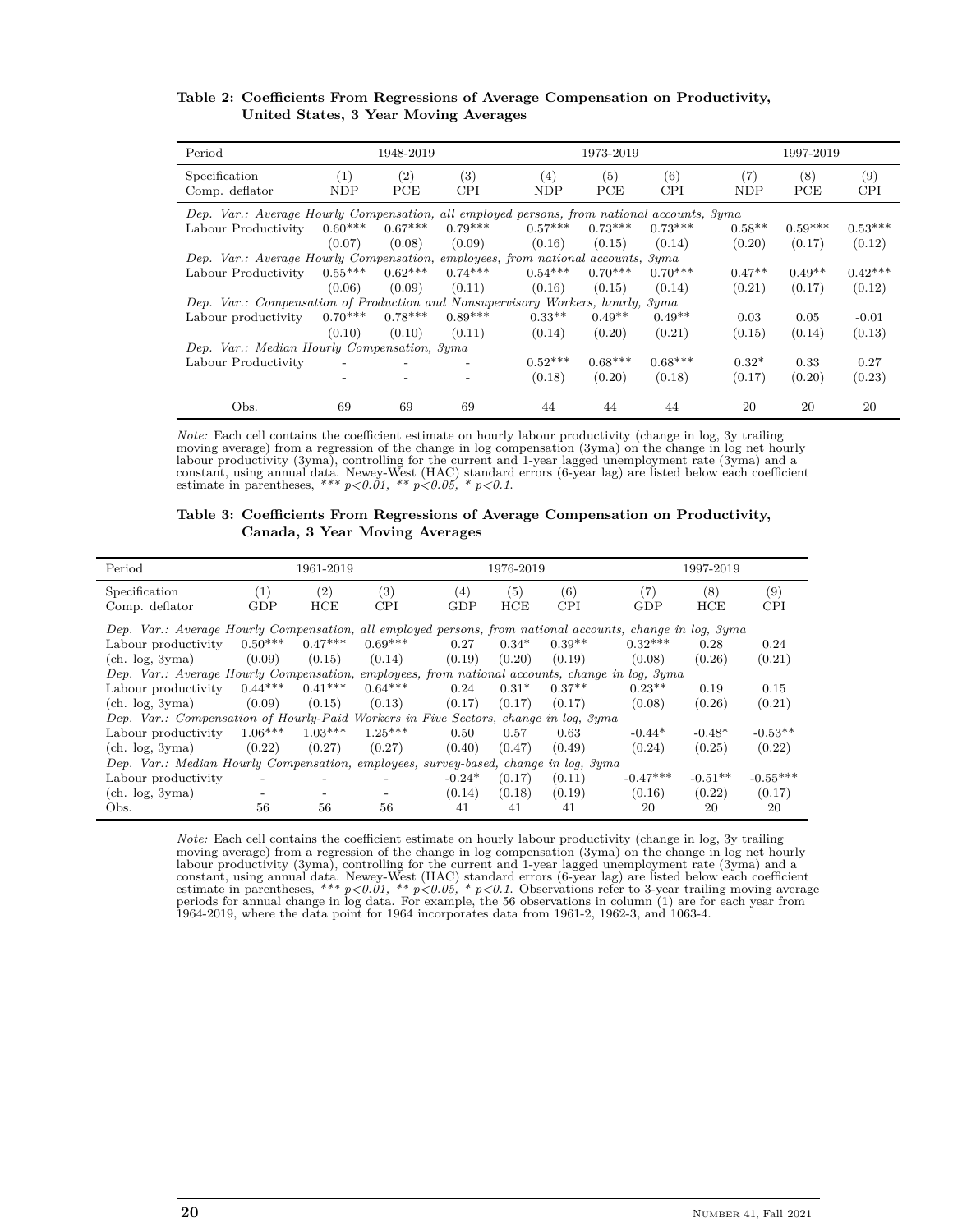

**Chart 3: Cyclically-adjusted Productivity and Compensation Growth, United States and Canada**

*Note:* Each chart shows the 3-year trailing moving average of the change in log of labour productivity and of compensation, cyclically-adjusted by residualizing these variables on the unemployment rate, the lagged unemployment rate (both three-year moving averages), and a constant. The first row of charts shows average compensation for all employed workers, the second row shows our two measures of compensation for typical workers (production/nonsupervisory workers in the US, and hourly-paid workers in five large sectors in Canada), and the third row shows median hourly compensation. All US compensation measures are deflated using the PCE; all Canadian compensation measures are deflated using the HCE price index.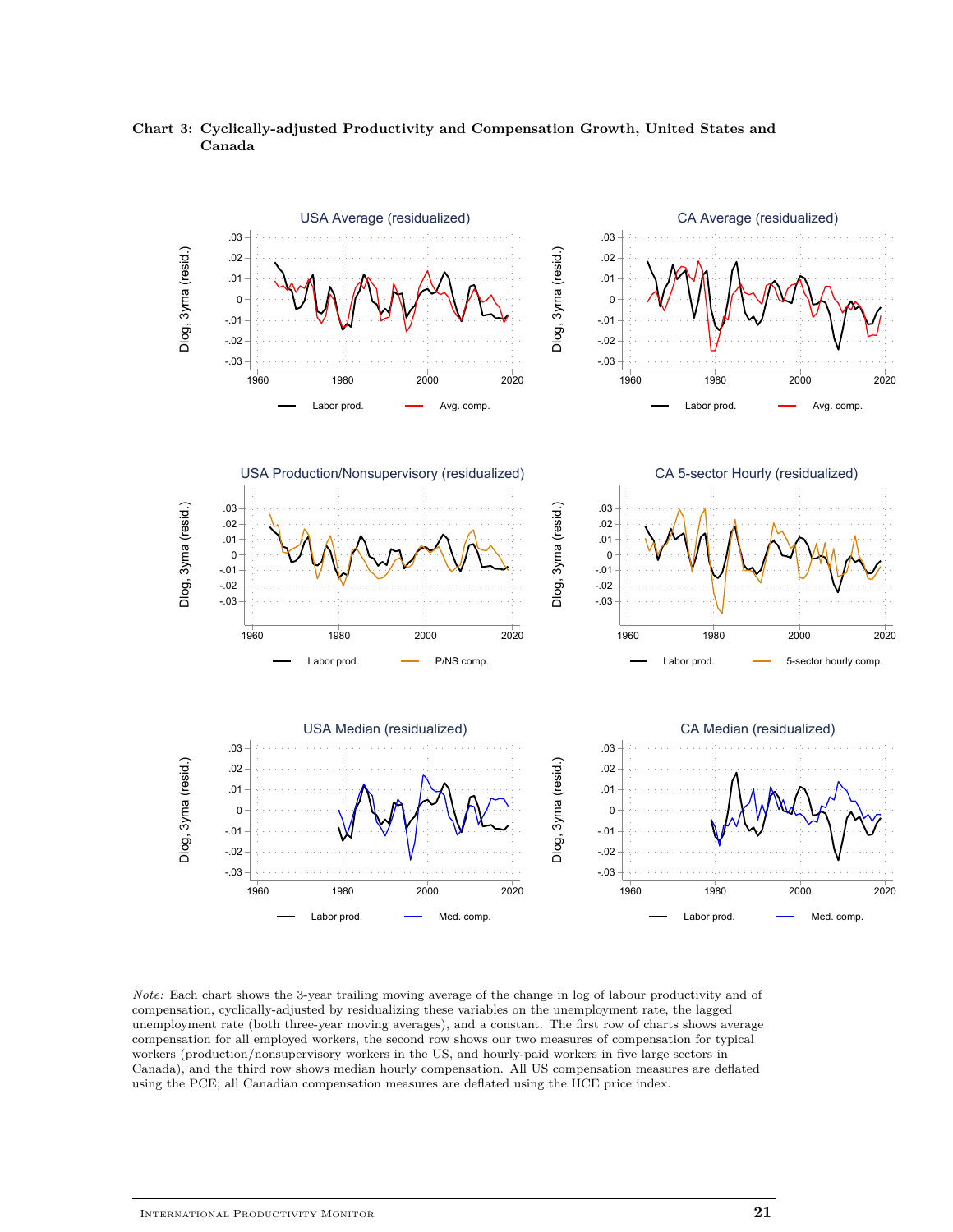productivity is close to 1. The confidence intervals illustrate that these coefficients are strongly significantly different from 0 and, for the 1973-2019 regressions with the largest estimated coefficients, not significantly different from 1. Interestingly, the coefficients are smallest for the more recent 1997-2019 period, suggesting that the linkage may be getting weaker over time (though there is still a somewhat strong link and the confidence interval of the point estimate does not contain zero).

This weaker relationship in recent decades in the United States is even more apparent when looking at the link between productivity and either the average compensation of production/nonsupervisory workers, or median compensation. With production/nonsupervisory compensation as the dependent variable, the coefficient on productivity is very large for the sample over the entire postwar period but very small (and not significantly different from zero) for the subsample over the last two decades. The coefficient on productivity in the regression with median compensation is also very small for the 1997-2019 period, although it is larger for the longerterm 1973-2019 sample for which median compensation data is available. Breakpoint tests in years 1997, 2000, and 2008 (Appendix Table 5) fail to reject the null hypothesis of no structural break for *average* compensation, but suggest structural breaks in the productivity-pay relationship for both of our typical worker measures: production/nonsupervisory compensation and median compensation. It is possible that this reflects a decline in the linkage between productivity and typical workers' pay in recent decades. It is also possible that, to the degree that there may be a growing bias in our estimates of median or production/nonsupervisory compensation over time (due to the growing influence of the non-wage compensation imputation), this may lead to attenuation of the estimated regression coefficients over time.

Chart 3 illustrates the temporal dynamics of the relationship, showing that in the US compensation growth generally co-moved with productivity growth until the 2000s. In the early 2000s, cyclicallyadjusted productivity grew faster than compensation, while the decline in productivity growth in the 2010s was not matched by as substantial a decline in real compensation growth. This pattern held for both average compensation and the compensation of production and nonsupervisory workers. For median compensation, the picture is a little more nuanced: the spikes in the blue line from 1995-2005 illustrate that median compensation grew more slowly than would have been predicted by the level of unemployment in the mid 1990s and more quickly in the tight labour market of the late 1990s.

### **Canada**

The regression results for Canada are shown in Table 3. For Canada, average compensation (all measures deflated using the HCE price index) is positively and significantly linked to productivity over the longer-term 1961-2019 sample (whether or not the self-employed are included). The point estimates on these regressions are somewhat smaller than those for the US – between 0.4 and 0.5, with confidence intervals ruling out both 0 (strong delinkage)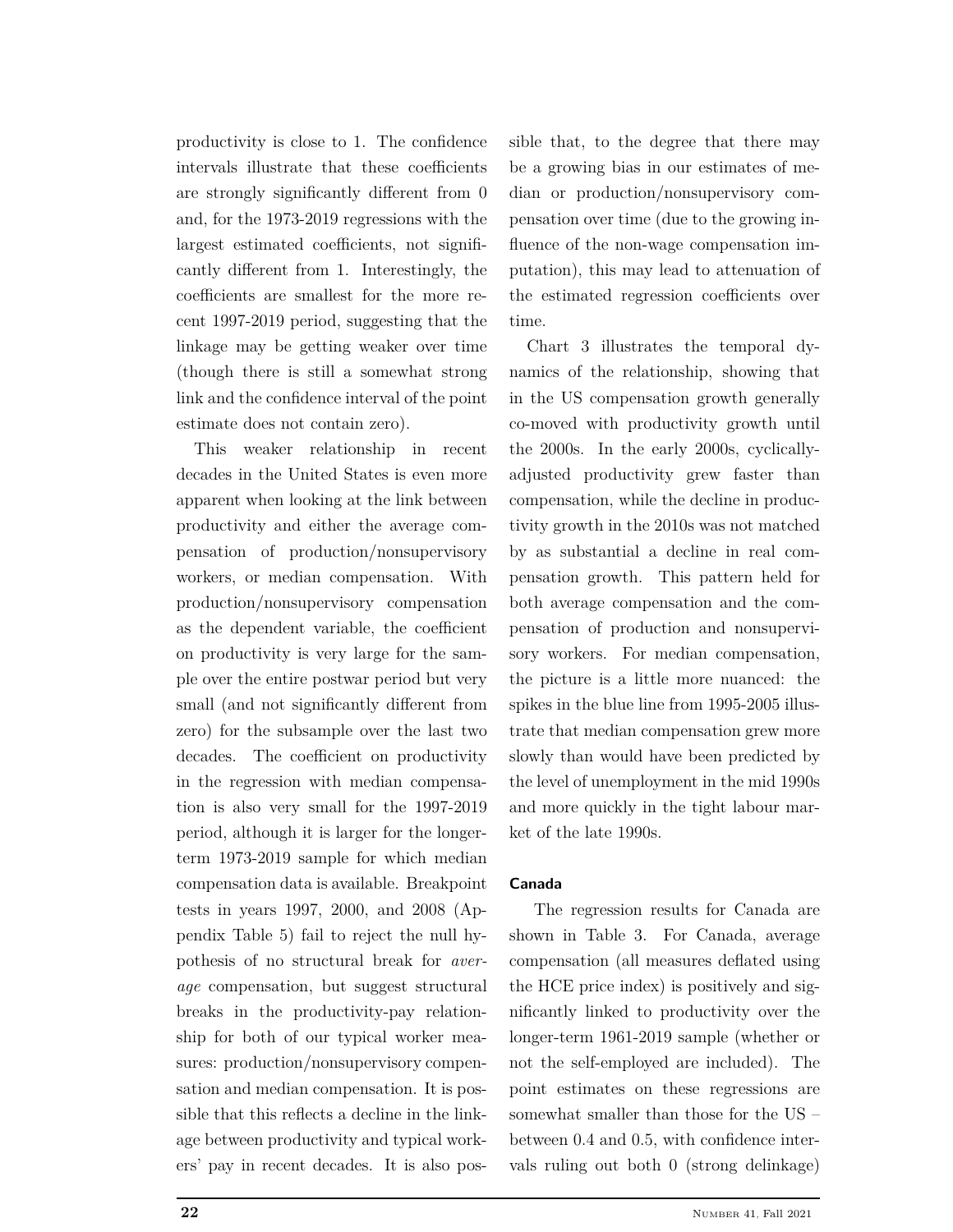and 1 (strong linkage). Estimated coefficients are smaller, and not significantly different from zero, for the more recent 1976- 2019 period and especially the 1997-2019 period (although structural break tests fail to reject the null hypothesis that there is no change in the productivity-average compensation relationship in 1997, 2000, or 2008 – see Appendix Table 5). Coefficients are relatively similar regardless of which price deflator is used to deflate compensation, as can be seen by comparing across columns  $(1)-(3)$  in Table 3.

Results for typical compensation are a little harder to interpret. One of our typical compensation measures, average wages for hourly-rated workers in five sectors, is strongly linked to productivity over the whole period with the coefficient very close to one and strongly significantly different from zero. Yet breakpoint tests indicate a structural break for this five-sector hourly compensation measure in Canada in 1997 (Appendix Table 5), and there is no evidence of this compensation measure being linked to productivity in the past two decades: the point estimate, in fact, is negative, although the standard errors are so large that a coefficient of zero is also within the estimated confidence interval.<sup>24</sup>

Chart 3 illustrates the dynamics behind this: in the early 2000s, cyclicallyadjusted productivity growth rose (and so did cyclically-adjusted average compensation growth), but cyclically-adjusted compensation growth in our five sectors of

interest moved in the opposite direction, spiking sharply downwards. In contrast, in the Great Recession era there was a large decline in cyclically-adjusted productivity that was not matched by as large of a decline in cyclically-adjusted real compensation for typical workers in these five sectors.

Finally, there is no evidence of linkage for our other typical compensation measure – median compensation. Estimated coefficients are negative, with large standard errors, for both the 1976-2019 period and the more recent 1997-2019 period. Mechanically, this is driven by the 1997-2019 period featuring very few meaningful fluctuations in the growth rate of median compensation, with an exception during the Great Recession period, where the cyclically-adjusted rate of productivity growth fell but the cyclically-adjusted rate of median compensation growth rose.

We treat these results for median compensation with caution, however, given the large potential measurement error for this measure of median hourly compensation (discussed above). To the extent that we are measuring total hours worked per year with noise, and to the extent that yearto-year fluctuations in true median hourly compensation are relatively small, the noise in the hours worked measure could swamp the "signal" of true median hourly compensation. In addition, to the extent that our imputation of non-wage compensation is becoming more significant over time, and to the extent this may introduce measure-

<sup>24</sup> Comparisons across the specifications with different deflators for compensation illustrate that a differential growth rate of different price indices is not the primary driving force behind this result: whether compensation is deflated with the GDP deflator, CPI, or HCE, estimated coefficients for the most recent period are negative, with large standard errors.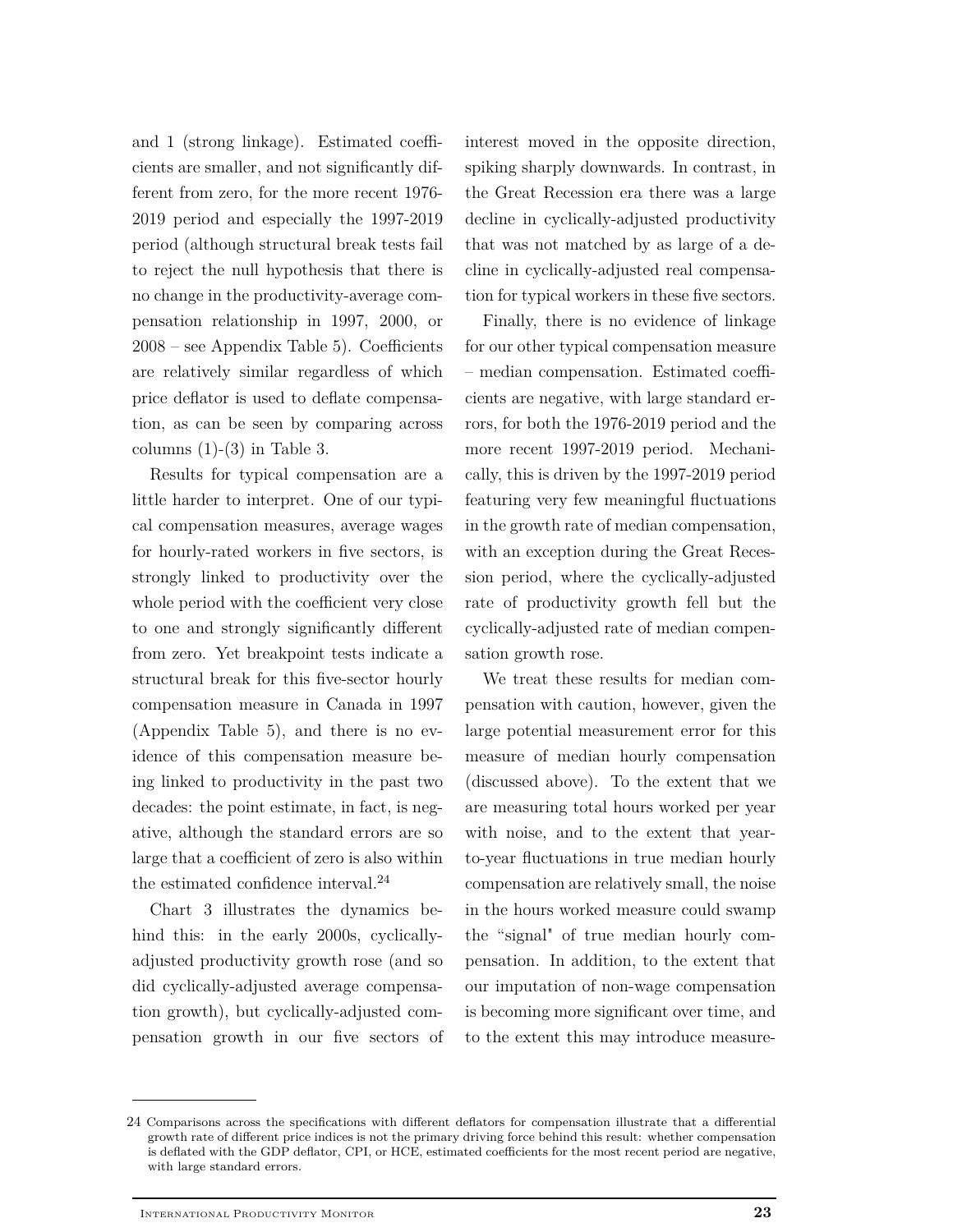ment error and/or upward bias in our estimate of total compensation, the bias introduced by this imputation may also be increasing over time.

# **Exploring US-Canada Differences**

In the previous section, we found that the relatively strong linkage found between productivity and pay in the United States in Stansbury and Summers (2019) held with updated data. This affirms the conclusion of that previous analysis that factors orthogonal (i.e. statistically independent) to productivity have been acting to suppress average and typical compensation in the United States even as productivity growth has been acting to raise it.<sup>25</sup>

We have found less conclusive evidence for strong linkage between year-to-year fluctuations in productivity growth and compensation growth in Canada. It is possible that the relatively small size of these regression coefficients on productivity growth, and large standard errors, may be related to explanations specific to the Canadian context: there may, for example, be a weaker productivity-pay link in Canada than the United States because the former is a smaller, more open economy.

The Canadian economy is less than oneeleventh the size of the USA economy and has more than twice the share of trade as a percentage of GDP.<sup>26</sup> As a result, it is reasonable that international factors are likely to be a relatively more important determinant of worker compensation in Canada than in the United States.<sup>27</sup>

To evaluate this argument, we analyze the productivity-pay relationship at the level of other similar small open economies: US regions. The economies of some US regions may be better analogs for the Canadian economy than the economy of the United States as a whole. Comparing Canada to the eight regions of the continental US as defined by the Bureau of Economic Analysis, Canada sits somewhere in the middle in terms of GDP and population.<sup>28</sup> Canada's population in 2019 was 37.6 million and its GDP in 2019 (in current USD) was \$1.74 trillion: this made it larger in both population and GDP terms than the Rocky Mountain, New England, or Plains regions, but smaller in both population and GDP terms than the South West, Great Lakes, Mideast, Far West, or South East regions of the United States.

It should be noted, of course, that the US regions are not perfect comparators:

<sup>25</sup> While the linkage between productivity and pay in the United States appears weaker for the first two decades of the 21st century than for the second half of the 20th century, this appears to be a result of extremely low cyclically-adjusted productivity growth in the post-Great Recession era not being matched by as large a decline in the cyclically-adjusted rate of compensation growth.

<sup>26</sup> Economy size in terms of PPP-adjusted GDP. Trade is sum of exports and imports of goods and services as a share of GDP. Data from World Development Indicators database, World Bank. Over 2010-2019, Canada's trade share of GDP ranged between 60 and 67 percent; the US' trade share of GDP ranged between 26 and 30 percent.

<sup>27</sup> To the extent that these international factors are correlated with both productivity and compensation growth in Canada, these may be expected to reduce the strength of the linkage we can estimate between productivity growth and compensation growth in Canadian data.

<sup>28</sup> The eight regions and the states which comprise them are listed in Appendix Table 8.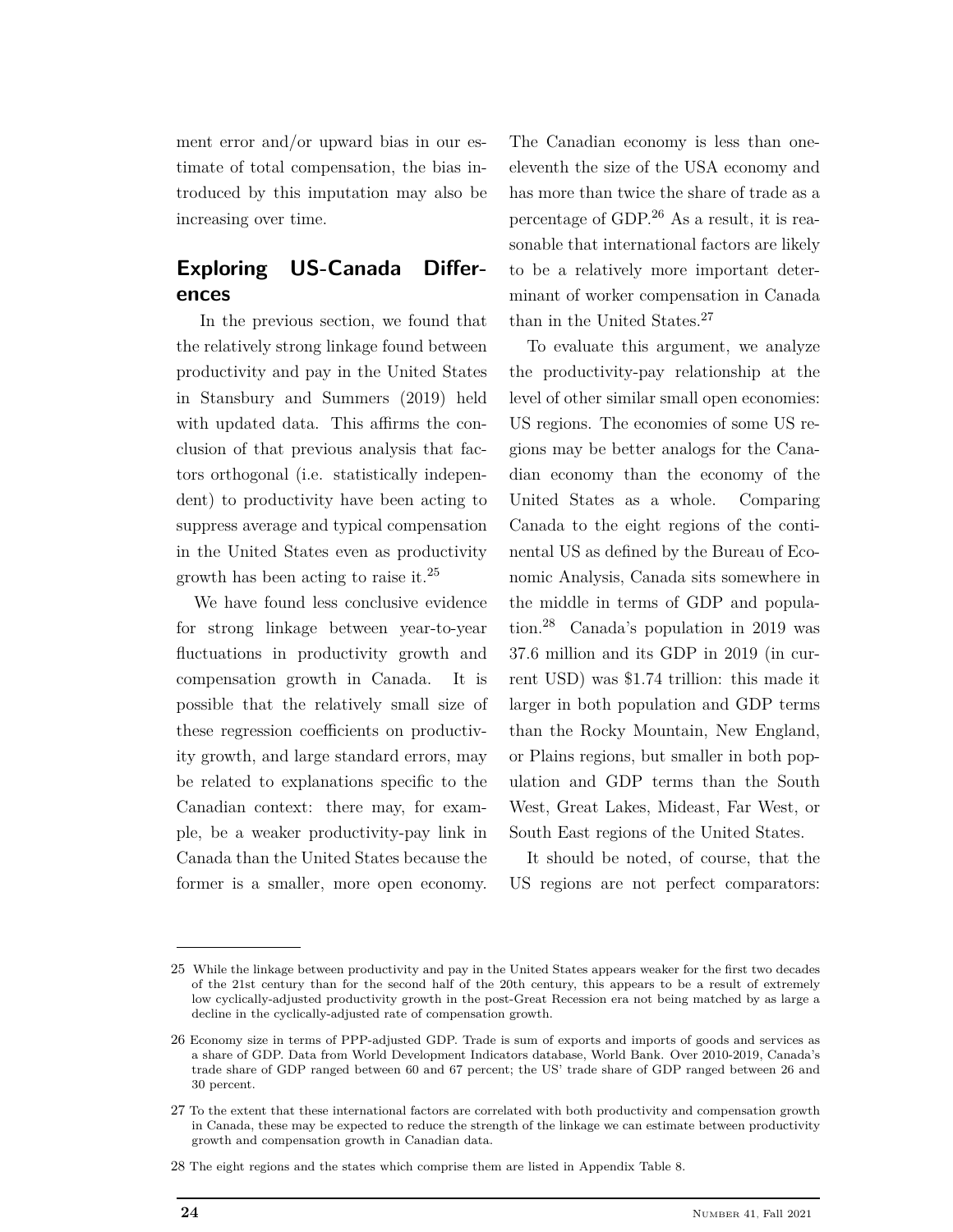

### **Chart 4: Coefficient on Compensation-Productivity Regressions: Comparison to US Regions**

*Note:* Each dot and line shows the point estimate and 95% confidence interval for the coefficient on productivity, from an annual regression of the change in log of compensation on the change in log of labour productivity, the level of unemployment, and the lagged level of unemployment (with all variables taken as 3-year moving averages). Variables in US national level regressions are hourly net labour productivity for the entire economy (real NDP/hours worked) and hourly real compensation for all employed persons including the self-employed (shown in red), and for employees only (shown in purple). Compensation is inflation-adjusted using the PCE price index. Variables in Canada national level regressions are hourly net labour productivity for the entire economy (feal NDP/hours worked) and hourly real compensation for all employed persons including the self-employed (shown in red), and for employees only (shown in purple). Compensation is inflation-adjusted using the HCE price index. Variables in US regional level regressions are labour productivity per worker (real NDP/employed persons) and annual real compensation for employees (employee compensation/employees), inflation-adjusted using the PCE price index. The "US regions, panel" regression is a panel regression which includes region and year fixed effects and has robust standard errors clustered at region level. All other regressions are time series regressions with Newey-West heteroskedasticity and autocorrelation consistent standard errors (using a six year lag).

their economies are more open (to each other) than Canada's economy is to the rest of the world, since trade frictions between US regions are lower than between Canada and the United States or other countries, and migration is substantially easier between US regions than across an international border into or out of Canada. If migration across US regions fully arbitrages wage differences between US regions, one would have no reason to expect a productivity-pay linkage at the US region level. This comparison therefore relies to some extent on the assumption that US regions represent distinct labour markets, with less-than-perfect arbitrage of wages through migration between regions.

To analyze the productivity-pay relationship for the eight US regions, we construct worker-level measures of annual labour productivity and annual employee compensation from the BEA Regional Eco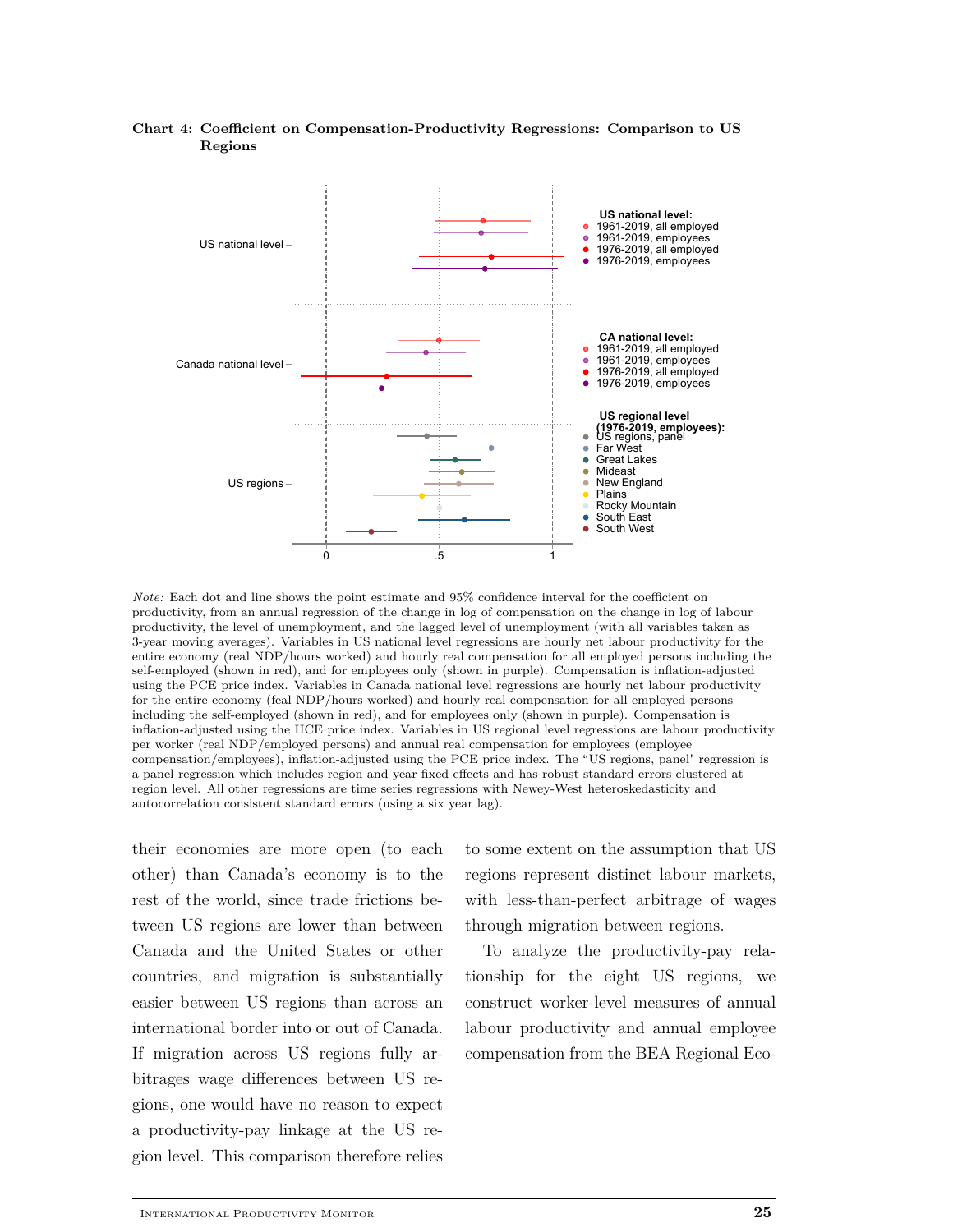nomic Accounts.<sup>29</sup> We use these to run our baseline regressions at the region level, regressing the change in log of compensation on the change in log of productivity (3-year moving average), the current and lagged regional unemployment rate (3-year moving average), and a constant. Coefficients from these regressions are shown in the bottom panel of Chart 4, where the first coefficient estimate shows the estimate from a panel regression across all regions (including region and year fixed effects), and the other coefficient estimates show the estimates from separate time series regressions for each region. Across most regions, the point estimates are close to and not significantly different from 0.5, but are significantly different from 0 for all US regions and significantly different from 1 for seven of the eight US regions.

Notably, the coefficients from these region-level regressions are much smaller than those for the US national level regressions for average compensation. Indeed, the magnitude of the coefficients for US regions are quite close to those for average compensation for Canada – especially for the US regions most geographically proximate and similar to Canada: the Plains, Great Lakes, and Rocky Mountain regions. This evidence is consistent with the idea that the more open an economy is, the less tightly linked are year-to-year changes in domestic productivity and domestic compensation.

A further point of comparison is whether labour productivity differentials between the United States and Canada translate into differences in pay. To test this, we regressed the difference in the change in log compensation on the difference in the change in log productivity (United States minus Canada), controlling for the difference in unemployment. These regression results (in Appendix Table 4) suggest that a one percentage point faster productivity growth rate in the United States than in Canada translates into a 0.2-0.5 percentage point faster average compensation growth rate, holding all else constant. This fits with the finding noted above that the US experienced faster productivity growth and average compensation growth than Canada between 1976 and 2019. On the other hand, we find no evidence that a one percentage point faster productivity growth rate in the US than in Canada translates into a faster median compensation growth rate in the former. This is consistent with the fact that despite much faster productivity growth in the US than in Canada, real median compensation grew at about the same rate over the period.

Why might the Canadian economy, as a more open economy, have a smaller measured linkage between productivity and pay than the United States? One notable feature of the Canadian economy

<sup>29</sup> To estimate annual productivity per worker for each region, we start with region-level GDP, adjust it for depreciation by the national GDP-NDP ratio, deflate it with the national NDP price index, and then divide by the number of employed persons in the state (employees and self-employed). To estimate annual real compensation per worker for each region, we divide total employee compensation by the number of employees (from the BEA Regional Economic Accounts), and deflate compensation by the national PCE price index. Note that our compensation measure is for employees, not all employed persons, because of difficulties in obtaining estimates of compensation per worker for the self-employed at the region level.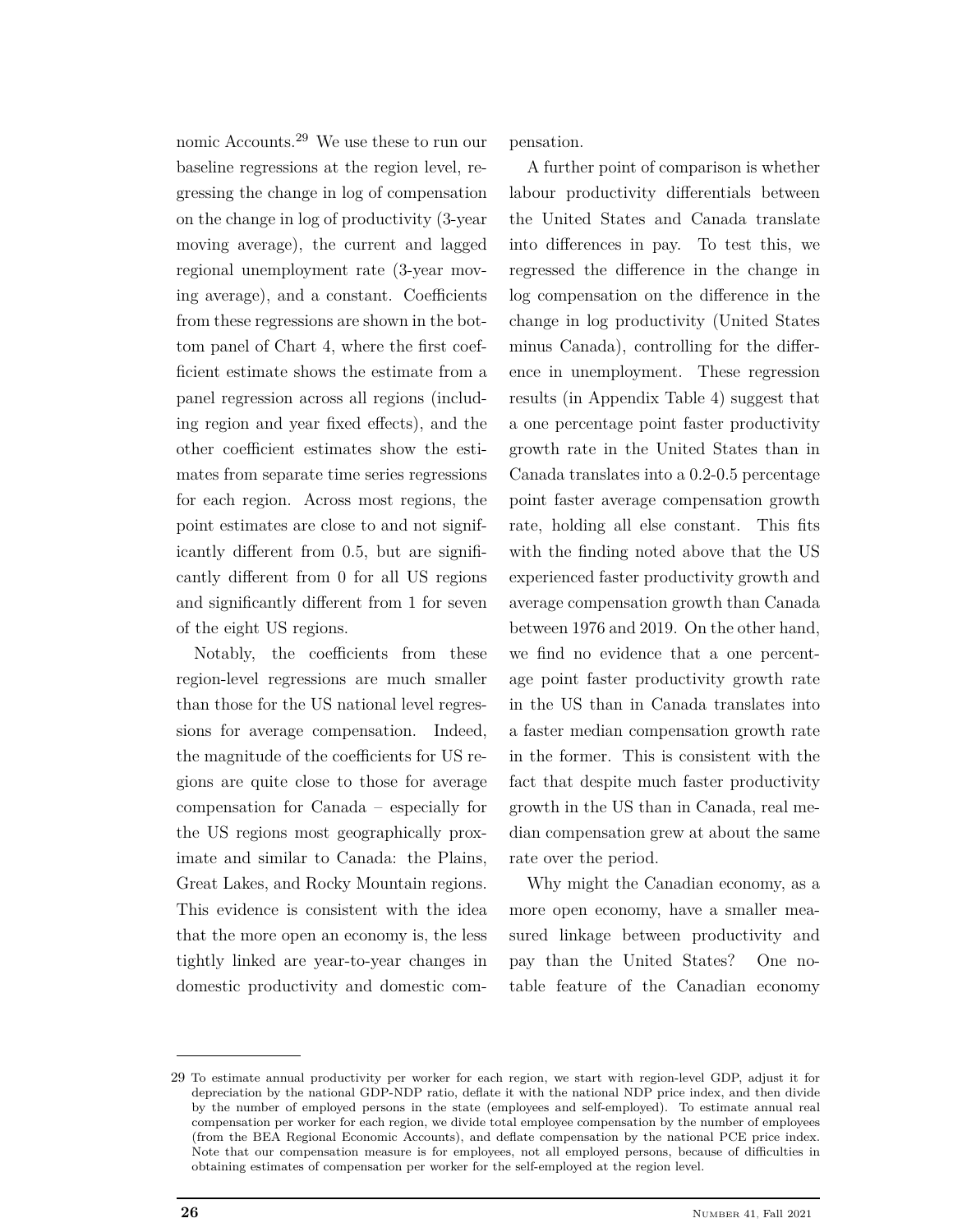is its dependence on commodities which are subject to international price fluctuations. For example, international commodity price 'supercycles' are an important influence on Canada's terms of trade, exchange rate, employment, income and inflation Buyuksahin *et al.* (2016), and Green *et al.* (2019) find that the most recent Canadian resource boom in the 2000s substantially boosted real average wages in Canada broadly  $-$  that is, not only in the resource sector nor only in resource regions—which may have also hurt firms in non-resource regions by raising wage costs without the increase in demand enjoyed by firms in resource regions. It is possible that the influence of international commodity price fluctuations may explain the weakness of the measured productivitypay relationship – though, it does not provide a completely obvious account of why the productivity-wage relationship would be affected if both series were deflated by a (correctly measured) product price index. To us this appears to be an avenue worth of further exploration.

Another avenue worthy of further exploration would be the degree to which productivity fluctuations which occur for different reasons may be expected to translate into pay growth. For example, a larger share of the fluctuations in measured productivity growth rates in Canada are driven by natural resource prices, as compared to changes in technology or other drivers of economy-wide productivity. It is possible that the transmission mechanism from measured productivity gains as a result of export price increases differs as compared to the transmission mechanism from productivity gains arising from, for example, new technologies.<sup>30</sup>

### **Concluding Remarks**

The analysis above sheds light on the productivity-pay relationship in the United States and Canada. First, we studied the *divergence* in levels between productivity and pay. In both countries the pay of typical workers has diverged substantially in real terms from average labour productivity. However, these divergences are attributed to slightly different forces. While the labour share of income has declined in both countries, and labour income inequality has also risen, the latter has been much more pronounced in the United States. As a result, despite much faster growth in both labour productivity and average compensation in the United States than in Canada – particularly since 1976 – the growth in real median compensation has been about the same in both countries.

Second, we studied whether this divergence has come alongside a *delinkage* in the growth rates of productivity and pay.

<sup>30</sup> The timing of the transmission process may also differ according to the source of productivity growth, and the extent to which it is perceived as transitory or permanent. In a study of the US oil and gas field services industry, Kline (2008) finds that wage increases lag price increases in the oil extraction sector. A further possible explanation for the smaller degree of linkage between productivity and pay in Canada as compared to the US might have been a smaller degree of meaningful high frequency fluctuations in Canadian productivity growth compared to the United States. If this were the case, we would expect attenuated coefficients on the productivity-pay relationship due to classical measurement error. We do not, however, find evidence that productivity fluctuations are smaller in Canada than in the United States: the variance of the change in log productivity is the same or higher in Canada over the 1961-2019 period.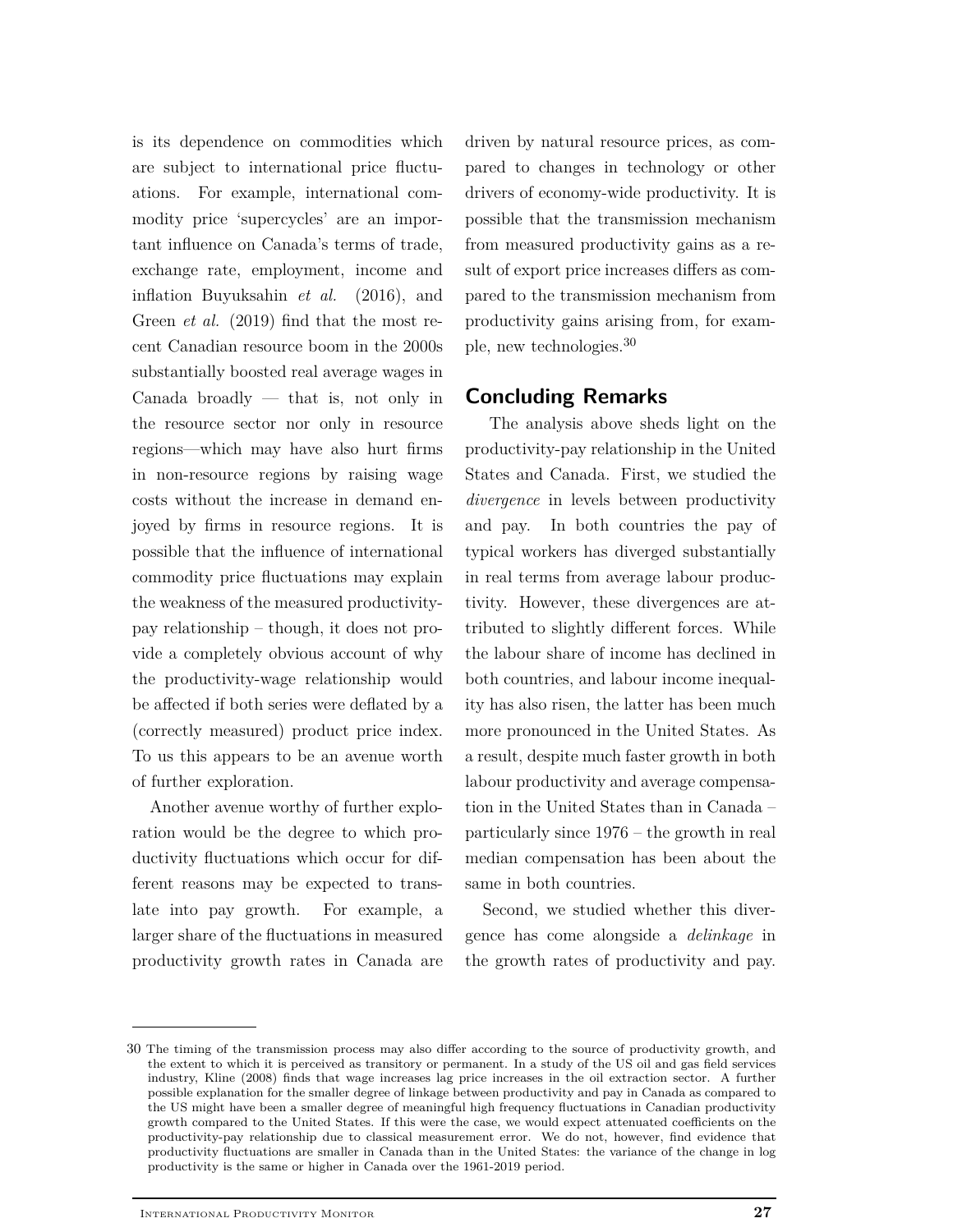We find evidence for some linkage between productivity and pay in both countries: a one percentage point higher productivity growth rate is associated with significant increases in the rate of compensation growth in both countries. However, our evidence suggests that this linkage between productivity and *average* pay growth may be stronger in the United States than in Canada.

In the United States there is also evidence for linkage between productivity and typical workers' pay, although the magnitude appears to attenuate somewhat over time. In Canada, the evidence on typical workers' pay is more mixed and depends on both the measure chosen and the time period: there is evidence of strong linkage of productivity with our measure of the compensation of hourly-rated workers in five sectors (although estimates in more recent periods become too noisy to rule out either strong linkage (one-for-one translation from productivity to pay) or strong delinkage (no translation of productivity to pay)), and there is no evidence of linkage of productivity with our measure of median compensation. Given the substantial concerns about measurement error in our measures of typical compensation in Canada, particularly median compensation, these estimates should be treated with caution however.

We explore possible explanations for the difference in the degree of estimated linkage between productivity and average compensation in the United States and Canada. In particular we emphasize the possibility that since Canada is a smaller, more internationally open economy than the United States, there may be a greater role for

international factors (such as global commodity prices) that affect both productivity and compensation growth to reduce the strength of the linkage between domestic productivity growth and domestic compensation growth in Canada. This is supported by a comparison of our productivity-pay regression results from Canada with estimates of regressions of average compensation on productivity in US regions, which are similar in GDP and population to Canada, and could also be considered small open economies. These estimates suggest that linkage in US regions is substantially lower than for the United States as a nation, and is similar in magnitude to the estimates for Canada.

The argument that the productivity-pay linkage is weaker in small open economies merits further study. Combined analysis of multiple countries may shed light on the importance for the size and tradedependence of a country on its degree of productivity-pay linkage. Another focus of further research should be the degree to which productivity fluctuations which occur for different reasons may be expected to translate into pay growth. For example, productivity growth arising from a new labour-substituting technology may be expected to have substantially different implications for the pay of typical workers, than would productivity growth arising from different types of technological change – or, indeed, from productivity growth arising from a change in export demand or export prices. Understanding the role of these factors in the productivity-pay relationship will enable policymakers to respond appropriately. In particular, as policymakers in Canada continue to express concern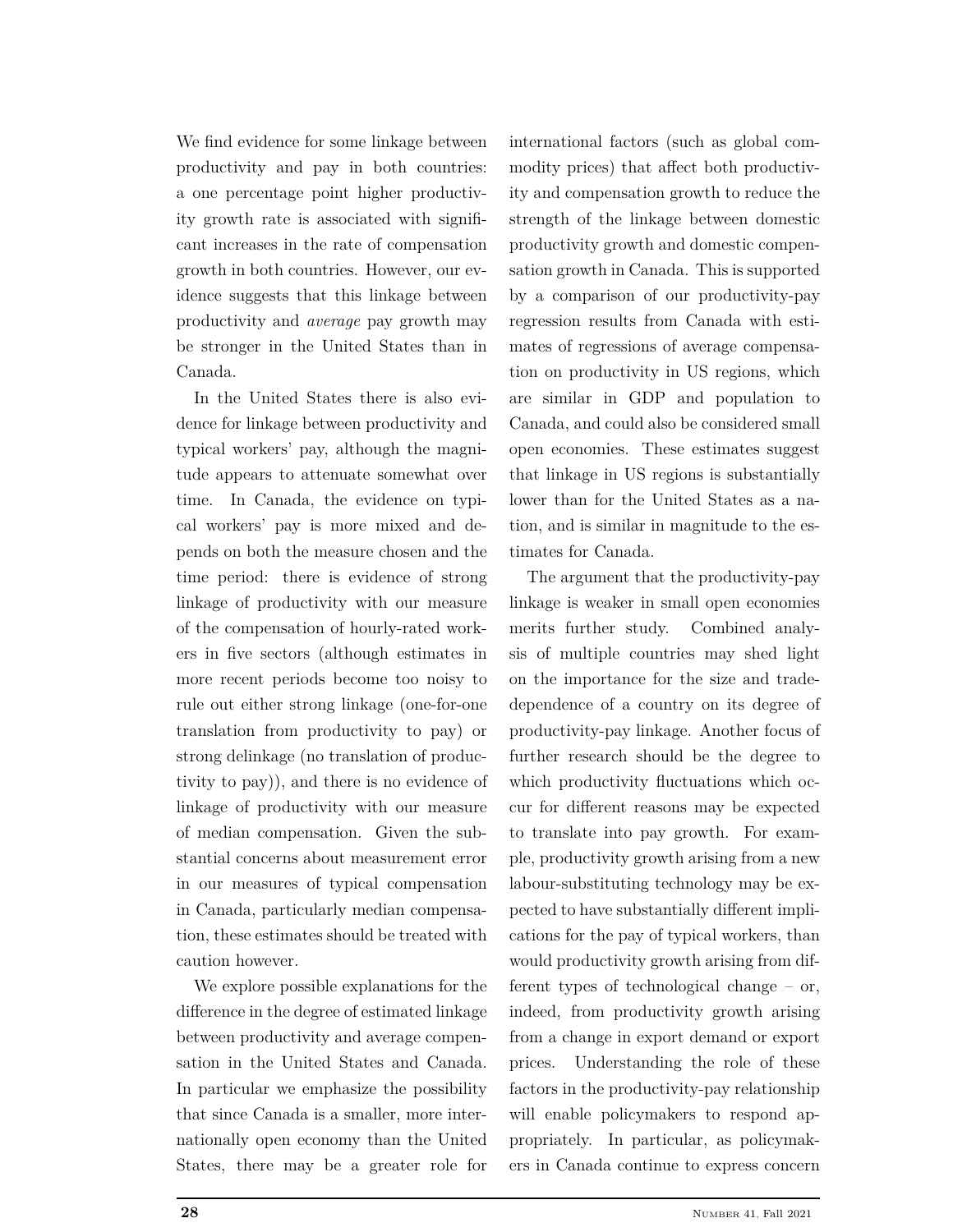over its slow productivity growth rate, it is important to understand the extent to which slower productivity growth may impact workers at different points in the income distribution.

Further research will illuminate the extent to which increases in productivity growth raise living standards across the board and which sources of increased growth impact most strongly on different parts of the income distribution. We think it is unlikely that the view that growth augments the incomes of most workers will be overturned. In addition to its direct impact on middle class incomes we expect that by augmenting government revenue collections increased growth will lead to at least some extent to augmented public spending. Finally, we emphasize that to suggest that productivity growth influences middle class living standards is not of course to imply that fluctuations in growth are primary determinants of middle class living standards – other distributional factors are also important.

## **References**

- Baldwin, J. R. and N. Rylska (2007) "Revisions to the Quarterly Labour Productivity Estimates," *Canadian Productivity Review*, Statistics Canada.
- BEA (2018) "NIPA Handbook: Concepts and Methods of the U.S. National Income and Product Accounts," U.S. Bureau of Economic Analysis (BEA), https://www.bea.gov/resources/ methodologies/nipa-handbook

Beach, C. M (2016) "Changing Income Inequality: A Distributional Paradigm for Canada," *Canadian Journal of Economics,* Vol. 49, No. 4, pp. 1229–1292.

Bivens, J. and L. Mishel (2015) "Understanding the Historic Divergence between Productivity and a Typical Worker's Pay: Why It Matters and Why It's Real," Economic Policy Institute.

- Bivens, J. and L. Mishel (2021) "The Productivity-Median Compensation Gap in the United States: The Contribution of Increased Wage Inequality and the Role of Policy Choices," *International Productivity Monitor,* No. 41, Fall, pp.
- Buyuksahin, B., Mo, K. and K. Zmitrowicz (2016) "Commodity Price Supercycles: What are they and What lies ahead?" *Bank of Canada Review,* Autumn.
- Drummond, D (2011) "Confessions of a Serial Productivity Researcher," *International Productivity Monitor,* No. 22, Fall, pp. 3-10.
- Goldin, C. and L. F. Katz (2009) *The Race between Education and Technology,* Harvard University Press.
- Green, D. A., W. Craig Riddell, and F. St-Hilaire (2016) "Income Inequality in Canada: Driving Forces, Outcomes and Policy," *Income Inequality: The Canadian Story,* (Montreal: Institute for Research on Public Policy), pp. 1-73.
- Green, D. A., Morissette, R., Sand, B.M. and I. Snoddy (2019) "Economy-wide Spillovers From Booms: Long-distance Commuting and the Spread of Wage Effects," *Journal of Labor Economics,* Vol. 37, No. S2, pp. S643-S687.
- Gu, W. and M. Willox (2018) "Productivity Growth in Canada and the United States: Recent Industry Trends and Potential Explanations," *International Productivity Monitor,* No. 35, pp. 73-94.
- Kline, P (2008) "Understanding Sectoral Labor Market Dynamics: An Equilibrium Analysis of the Oil and Gas Field Services Industry," Cowles Foundation Discussion Papers 1645, Cowles Foundation for Research in Economics, Yale University.
- Lawrence, R. z. (2015) "Recent declines in labor's share in US income: A preliminary neoclassical account," National Bureau of Economic Research, No. w21296.
- McCully, C.P., Moyer, B. C. and K. J. Stewart (2007) "Comparing the Consumer Price Index and the Personal Consumption Expenditures Price Index," *Survey of Current Business,* November, pp. 26–33.
- Moss, E., Nunn, R. and J. Shambaugh (2020) "The Slowdown in Productivity Growth and Policies That Can Restore It," The Hamilton Project, the Brookings Institution, https://ww w.brookings.edu/wp-content/uploads/2020/06 /Productivity\_Framing\_LO\_6.16\_FINAL.p df.
- Sharpe, A., Arsenault, J-F. and P. Harrison (2008) "Why Have Real Wages Lagged Labour Productivity Growth in Canada?" *International Productivity Monitor,* No. 17, Fall, pp. 16-27.